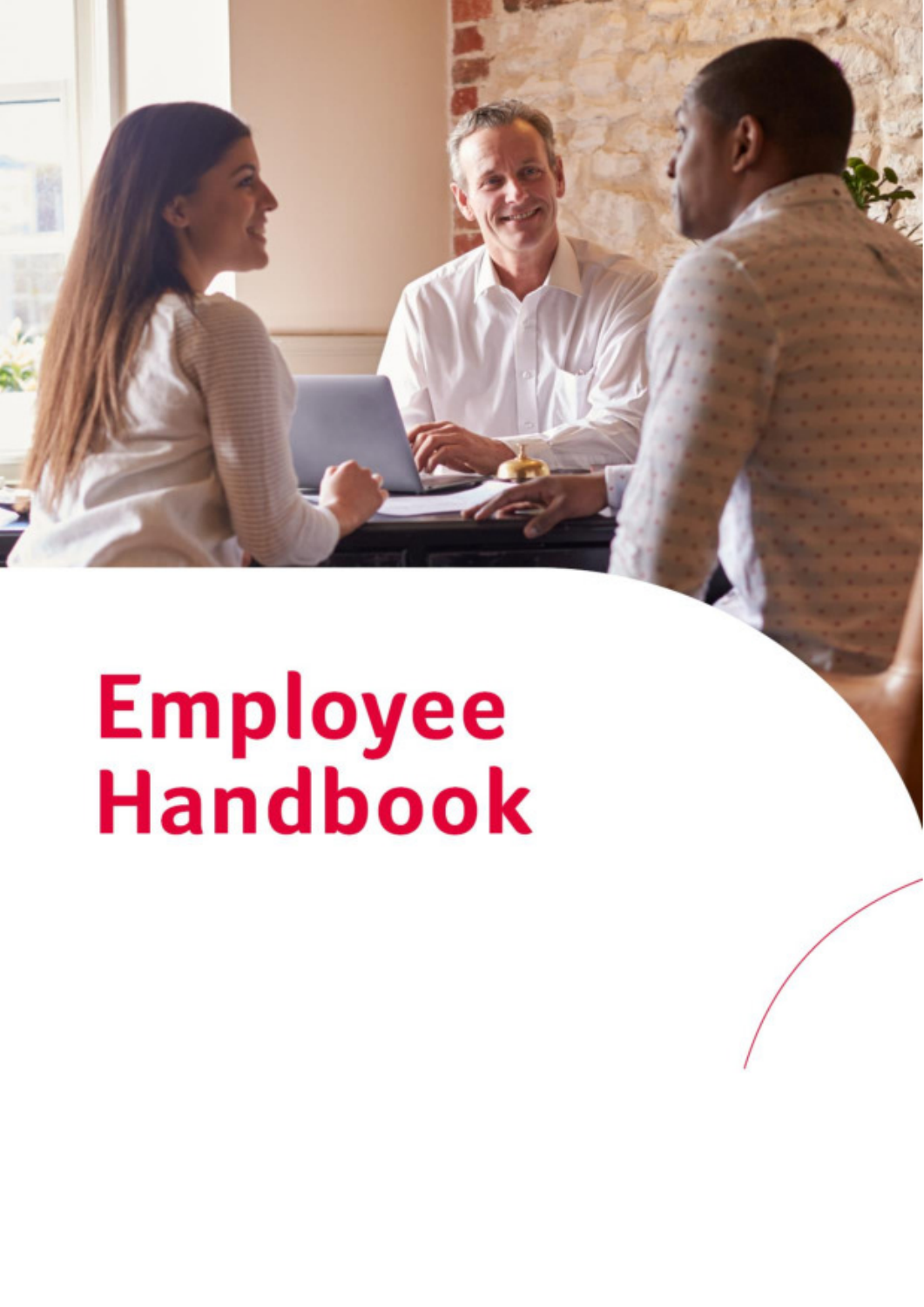# **Pear Tree Projects Limited**

## **Contents**

## Page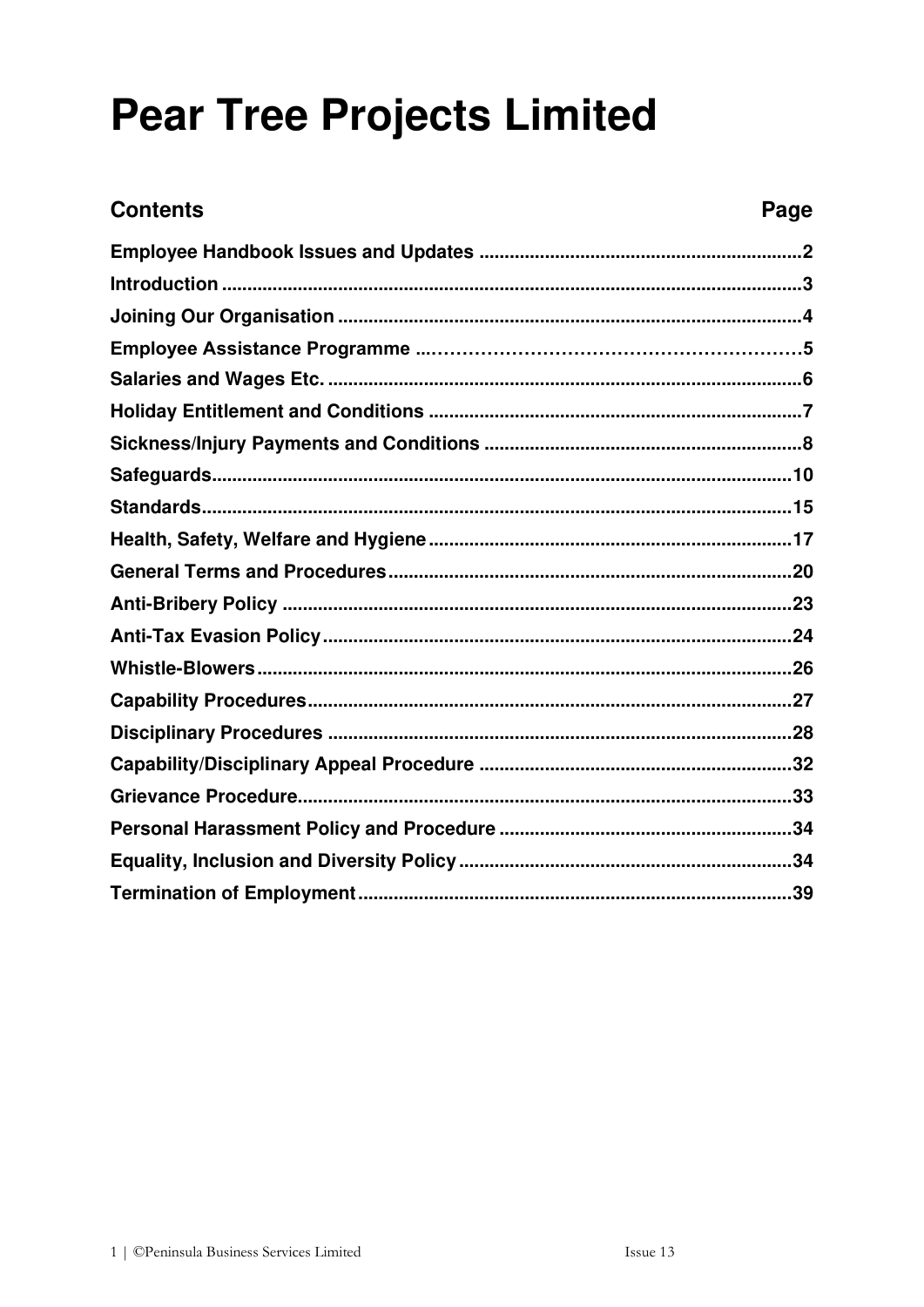## <span id="page-2-0"></span>**Employee Handbook Issues and Updates**

| <b>Pages</b>                         | <b>Issue Number</b>         | <b>Date</b>              |  |
|--------------------------------------|-----------------------------|--------------------------|--|
| $1 - 33$                             | $\boldsymbol{0}$            |                          |  |
| 19                                   | $\mathbf{1}$                | October 2006             |  |
| 1, 3, 6, 8, 9, 20, 21, 22, 24 - 32   | $\sqrt{2}$                  | February 2010            |  |
| 6, 15, 22, 29, 30, 32                | $\ensuremath{\mathfrak{Z}}$ | August 2012              |  |
| 5, 20, 24, 29, 30                    | $\overline{4}$              | November 2013            |  |
| 6, 8, 12, 16, 20, 26, 27, 28, 29, 30 | 5                           | December 2014            |  |
| 10, 15                               | $\sqrt{6}$                  | September 2015           |  |
| $\,8\,$                              | $\boldsymbol{7}$            | March 2016               |  |
| $1 - 38$                             | $\,8\,$                     | January 2019 (Re-launch) |  |
| 4, 20, 33, 34, 35, 36                | $\overline{9}$              | April 2020               |  |
| 5, 32-34                             | $10\,$                      | <b>July 2020</b>         |  |
| $\mathbf 5$                          | $11\,$                      | November 2020            |  |
| $21\,$                               | $12\,$                      | June 2021                |  |
| 19, 22                               | 13                          | September 2021           |  |
|                                      |                             |                          |  |
|                                      |                             |                          |  |
|                                      |                             |                          |  |
|                                      |                             |                          |  |
|                                      |                             |                          |  |
|                                      |                             |                          |  |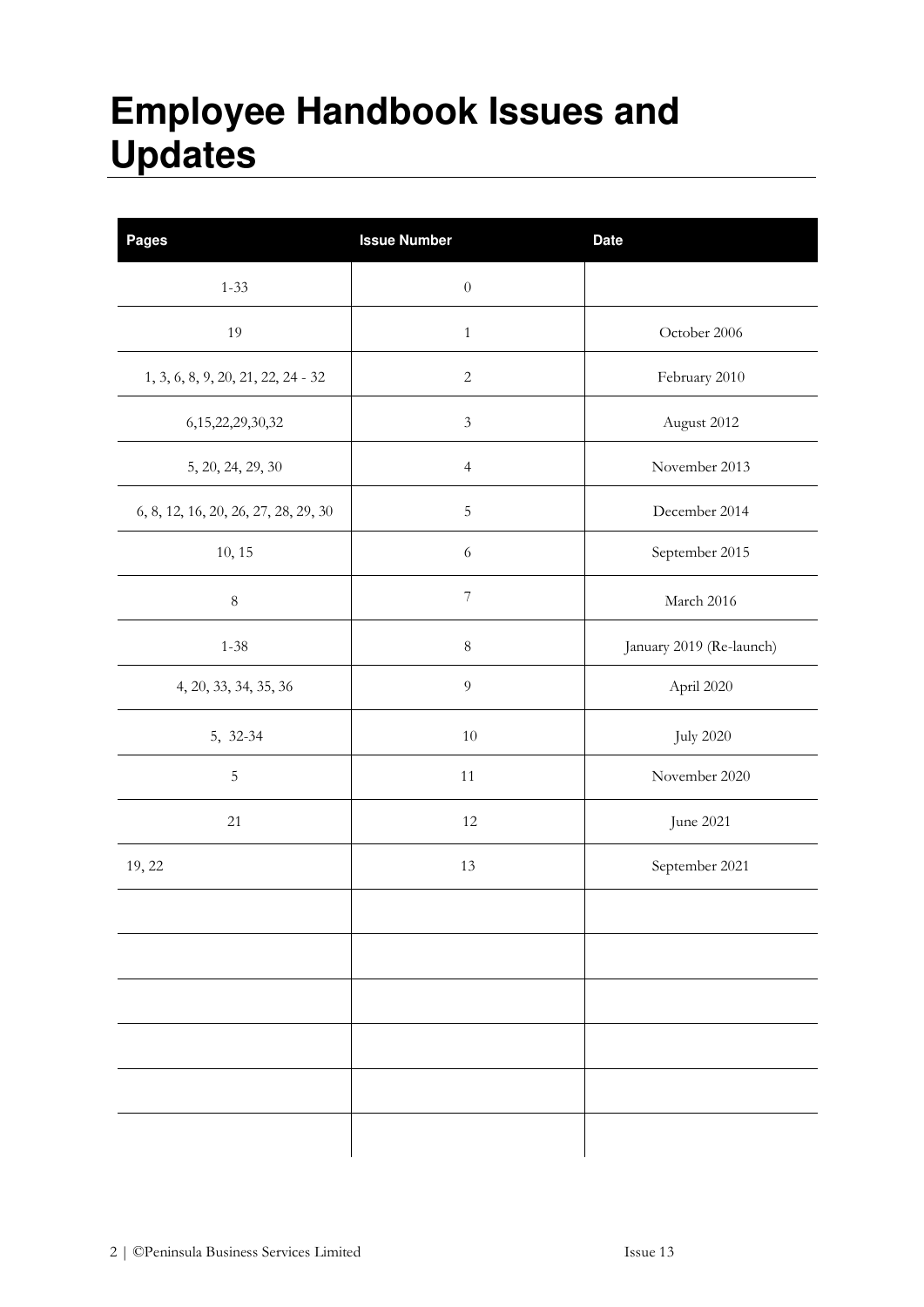## <span id="page-3-0"></span>**Introduction**

## **WELCOME TO OUR TEAM.**

We would like to wish you every success during your employment whether you recently joined us or whether you are an existing employee. We hope that your experience of working here will be positive and rewarding.

This Employee Handbook is designed both to introduce you to our Organisation and to be of continuing use during your employment.

We ask that you study carefully the contents of this Employee Handbook as, in addition to setting out our rules and regulations, it also contains information on some of the main employee benefits that may be available to you and the policies and procedures relating to your employment. If you require any clarification or additional information, please refer to HR.

Please note that we provide equal opportunities and are committed to the principle of equality in accordance with legislative provisions. We expect your support in implementing these policies. We will not condone any unlawful discriminatory act or attitude in the course of your employment or in your dealings with children or young people who attend our Organisation, their families, our suppliers, contract workers, members of the public or with fellow employees. Acts of unlawful discrimination, harassment or victimisation will result in disciplinary action.

General amendments to the Employee Handbook will be issued from time to time.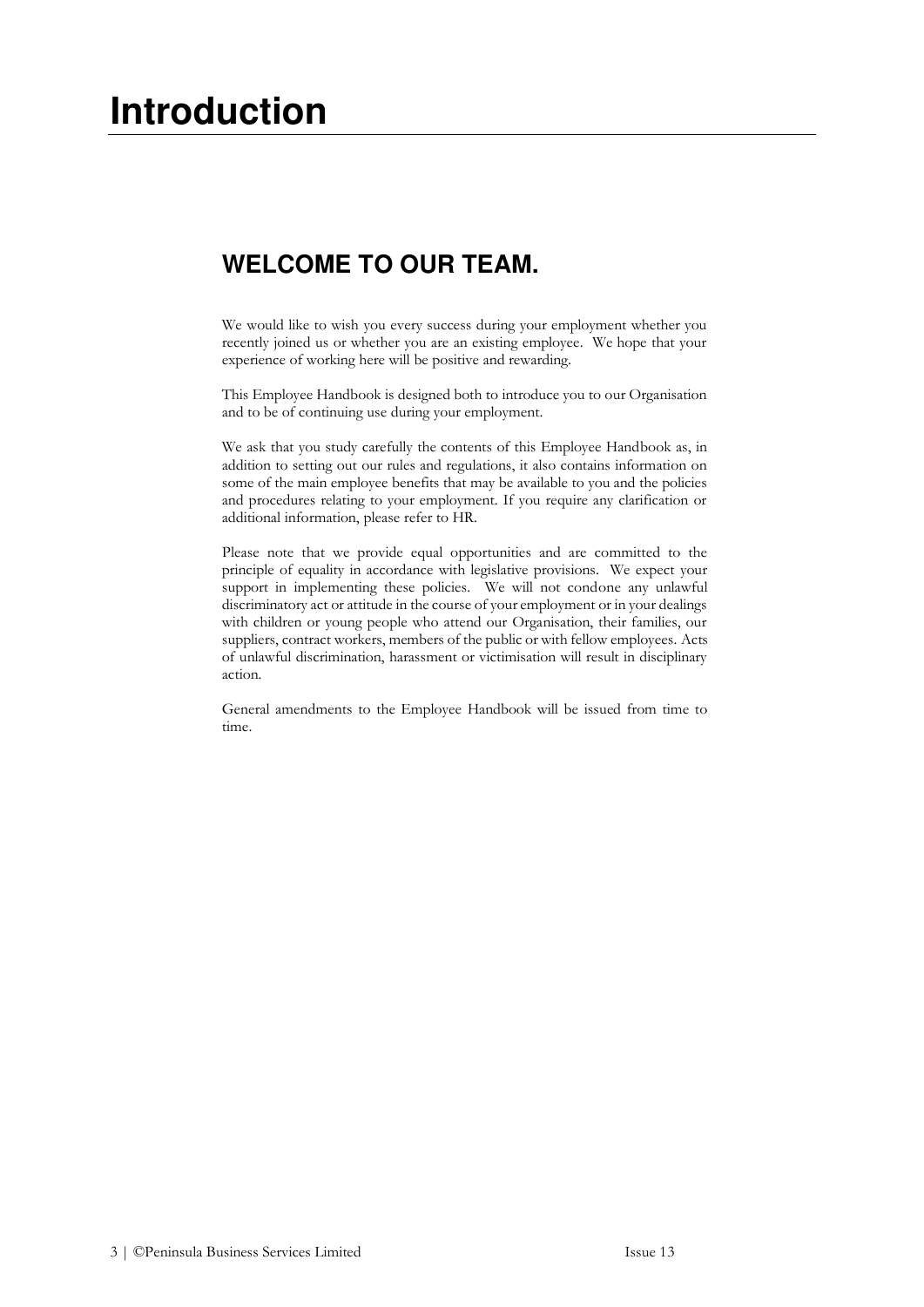# <span id="page-4-0"></span>**Joining Our Organisation**

## **A) DISCLOSURE AND BARRING CERTIFICATE(S)**

Your initial employment is conditional upon the provision of a satisfactory Disclosure and Barring Certificate of a level appropriate to your post. You may be required to undertake subsequent criminal record checks from time to time during your employment as deemed appropriate by the organisation. In the event that such certificate(s) are not supplied your employment with us will be terminated.

Data collected about criminal convictions will be processed in line with the Data Protection Act. You may read more about the data we hold on you, why we hold it and the lawful basis that applies in the employee privacy notice.

## **B) DISQUALIFICATION BY 'ASSOCIATION'**

Members of staff working in relevant child-care provisions are required to provide information concerning personal disqualification and/or if they live in the same household as a disqualified individual. Initial employment will be conditional upon the completion of the Staff Disqualification Declaration. Further checks will be carried out on a regular basis however if you or anyone in your household becomes disqualified between these checks this should be brought to the attention of your Manager. If a positive declaration is made, you will be removed from the relevant setting and Ofsted will be notified as soon as reasonably practicable. An application can be made to Ofsted to waive your disqualification but, whilst a waiver application is under consideration, you cannot work in the relevant settings. Where a waiver is not granted, employment may be terminated unless redeployment is available.

## **C) CONVICTIONS AND OFFENCES**

During your employment, you are required to immediately report to the Organisation any convictions or offences with which you are charged, including traffic offences. Data collected about criminal convictions will be processed in line with the Data Protection Act. You may read more about the data we hold on you, why we hold it and the lawful basis that applies in the employee privacy notice.

## **D) INDUCTION**

At the start of your employment you are required to attend and complete a staff induction programme at which you will be briefed on the Organisation's policies, procedures and obligations as required by current legislation. Attendance at induction sessions is mandatory.

## **E) JOB DESCRIPTION**

Amendments may be made to your job description from time to time in relation to our changing needs and your own ability.

## **F) JOB FLEXIBILITY**

It is an express condition of employment that you are prepared, whenever necessary, to transfer to alternative departments or duties within our business. During holiday periods, etc. it may be necessary for you to take over some duties normally performed by colleagues. This flexibility is essential for operational efficiency as the type and volume of work is always subject to change.

## **G) MOBILITY**

It is a condition of your employment that you are prepared, whenever applicable, to transfer/travel to any other of our sites within reasonable travelling distance as required. This mobility is essential to the smooth running of our business.

## **H) STAFF APPRAISAL SCHEME**

We have a staff appraisal scheme in place for the purpose of monitoring staff performance levels with a view to maximising the effectiveness of individuals, details of which are available separately.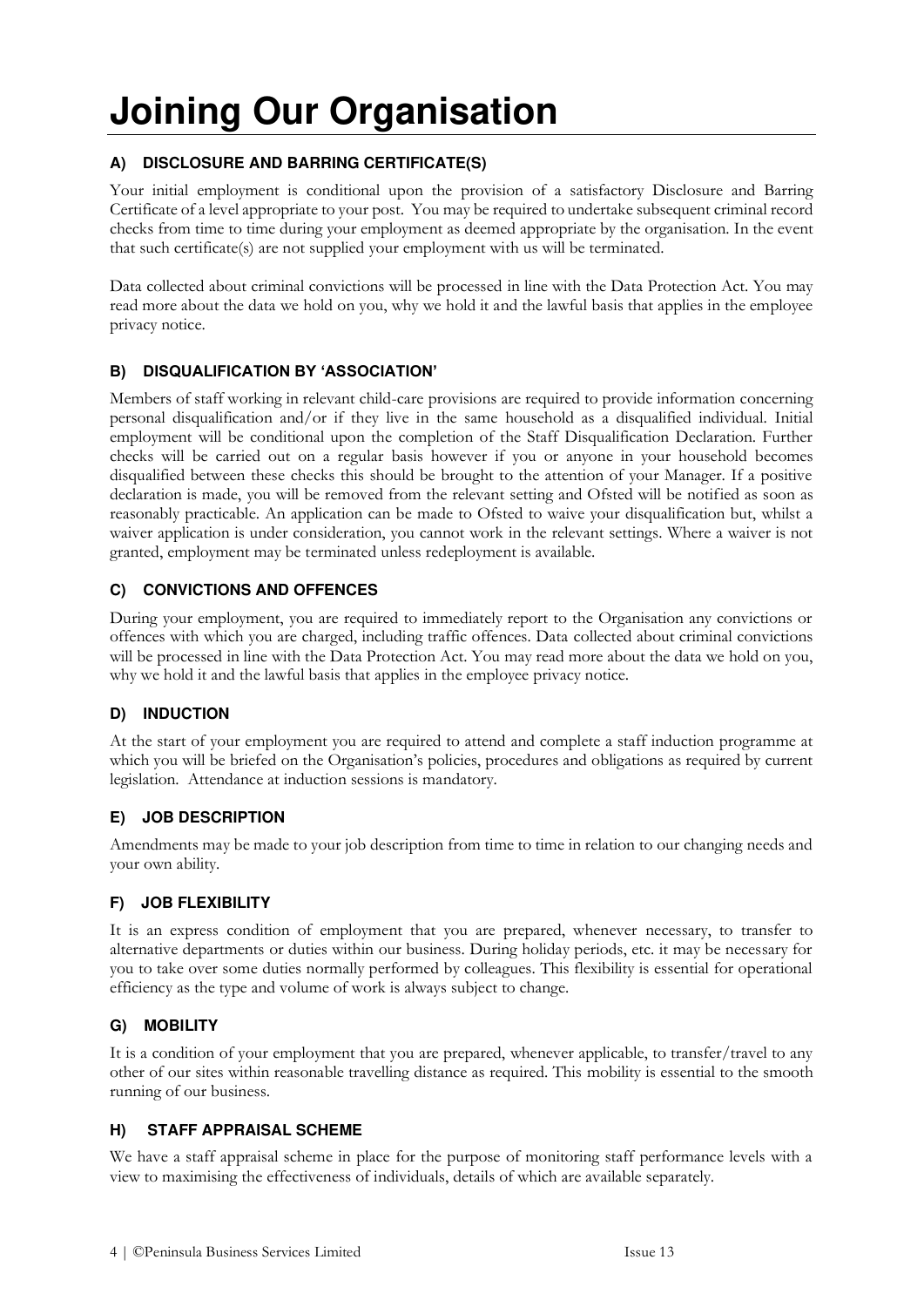# **Employee Assistance Programme**

We recognise that sometimes you may face certain challenges in your work and home life that are difficult to deal with. We subscribe to a confidential and professional life management service which provides you with a qualified counsellor who can offer personal support for any practical or emotional challenges you may be facing. The service is initially provided via telephone and online advice but face to face meetings will be arranged where this is felt clinically appropriate. This service is totally confidential. More details of this service are available from your Manager or HR.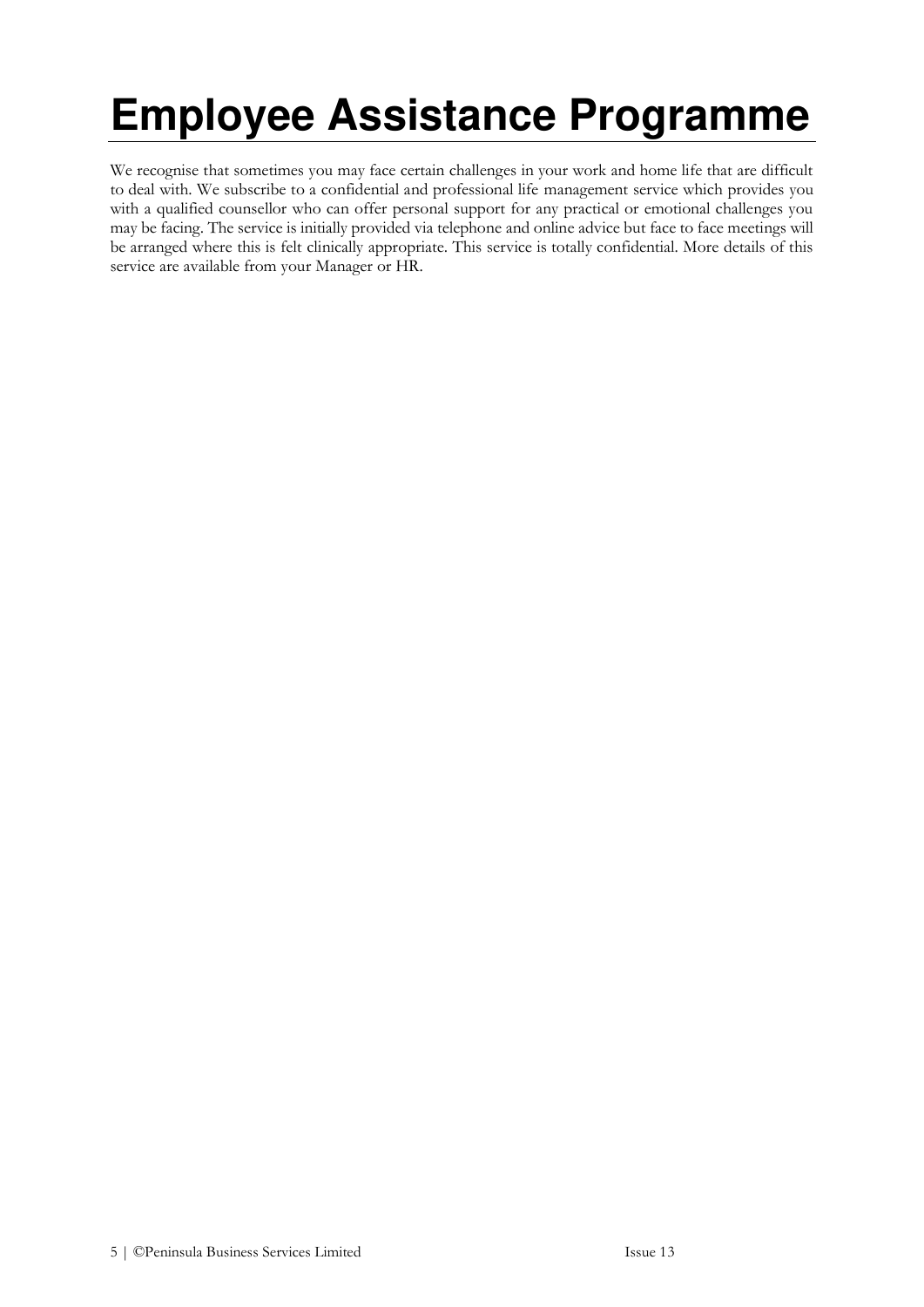## <span id="page-6-0"></span>**A) ADMINISTRATION**

## **1) Payment**

- a) For all staff the pay period is the calendar month. Salaries are paid by the last working day of the current month and overtime/commission payments are paid [Commission].
- b) You will receive a payslip showing how the total amount of your pay has been calculated. It will also show the deductions that have been made and the reasons for them, e.g. Income Tax, National Insurance, etc.
- c) Any pay queries that you may have should be raised with the Company Secretary.

#### **2) Overpayments**

If you are overpaid for any reason, the total amount of the overpayment will normally be deducted from your next payment but if this would cause hardship, arrangements may be made for the overpayment to be recovered over a longer period.

#### **3) Income Tax and National Insurance**

At the end of each tax year you will be given a form P60 showing the total pay you have received from us during that year and the amount of deductions for Income Tax and National Insurance. You may also be given a form P11D showing non-salary benefits. You should keep these documents in a safe place as you may need to produce them for tax purposes.

#### **B) LATENESS/ABSENTEEISM**

- 1) You must attend for work punctually at the specified time(s) and you are required to comply strictly with any time recording procedures relating to your work.
- 2) Lateness or absence may result in disciplinary action and/or loss of appropriate payment.

## **C) SHORTAGE OF WORK**

In the event that the Company is faced with a shortage of work, or is unable to provide you with work for any other reason, then you agree that the Company may temporarily:

- place you on short-time working, in which case you will be paid for those hours worked; or
- lay you off from work, in which case you will be paid in accordance with the statutory guarantee pay provisions in place at that time; or
- designate you as a furloughed (or similar) worker, in accordance with the terms of any Government furlough (or similar) scheme in place from time to time, in which case during such period, if required, you will cease to carry out any work for the Company. (For this purpose you agree that the Company may adjust your salary and benefits by an appropriate amount to ensure that it receives reimbursement of such salary and benefits under the said scheme to the fullest extent possible)

The entirety of this section entitled "Shortage of work" forms part of your contractual terms and conditions.

## **D) PENSION SCHEME**

We operate a contributory pension scheme which you will be auto-enrolled into (subject to the conditions of the scheme). The scheme enables you to save for your retirement using your own money, together with tax relief and contributions from the Company. Further details are available separately.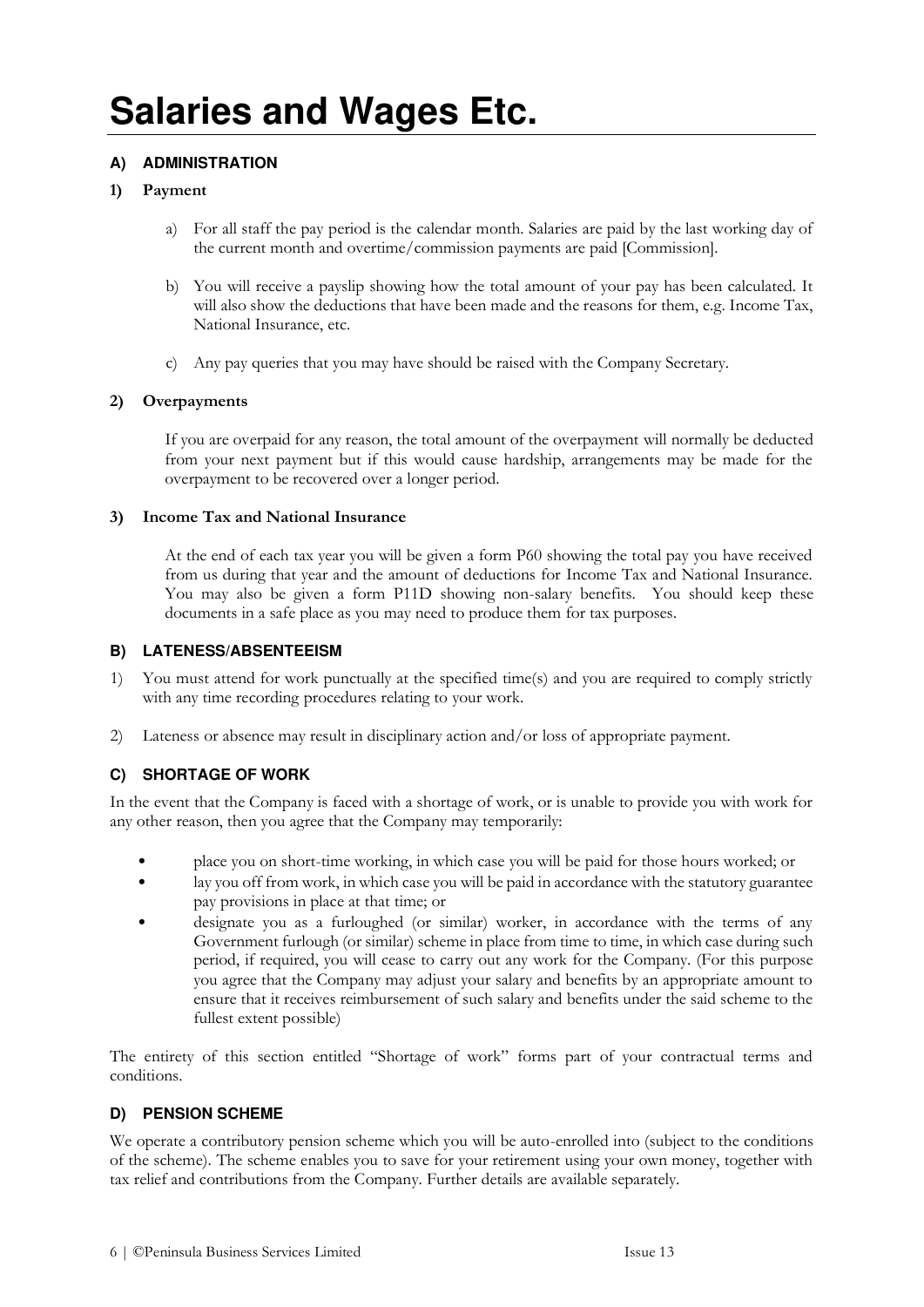# <span id="page-7-0"></span>**Holiday Entitlement and Conditions**

## **A) ANNUAL HOLIDAYS**

- 1) Your annual holiday entitlement is shown in your individual Statement of Main Terms of Employment (Form SMT).
- 2) It is our policy to encourage you to take all of your holiday entitlement in the current holiday year. We do not permit holidays to be carried forward and no payment in lieu will be made in respect of untaken holidays other than in the event of termination of your employment.
- 3) We operate an online system for booking holidays via BrightHR. You will be given the rights to request absence online and you will also be able to view your holiday entitlement online at any time. This is to give you the facility to easily plan your holidays throughout the year.
- 4) Once you have registered your holiday request online, you will receive an e-mail from your Line Manager authorising or declining your request. If you feel that your request has been unreasonably refused for any reason you should refer the matter to your Line Manager. They will endeavour to ensure that you have every opportunity to take your holidays at the time you request them, but they will need to balance your requests with the needs of the department.
- 5) Holiday dates will normally be allocated on a "first come first served" basis whilst ensuring that operational efficiency and appropriate staffing levels are maintained throughout the year.
- 6) You may not normally take more than two working weeks consecutively.
- 7) We encourage staff to take whole weeks of rather than odd days and weekends. This helps stabilise shift patterns. Each member of staff is limited to booking two weekends in any one holiday period, however special requests may be considered at the discretion of the Manager.
- 8) You should give at least six weeks of your intention to take holidays.
- 9) Your holiday pay will be at your normal basic pay unless shown otherwise on your Statement of Main Terms.
- 10) Where your employment ends, for any reason when only part of the year has been completed, your pay will be calculated to ensure that the payment which you receive equates to the actual hours that you have worked. Any shortfall in pay will be added to your final payment and any overpayment will be deducted. This calculation is also made at the end of the year and again the same adjustment based on hours worked for any overpayment and underpayment will be made.

## **B) PUBLIC/BANK HOLIDAYS**

Your entitlement to public/bank holidays is shown in your individual Statement of Main Terms of Employment.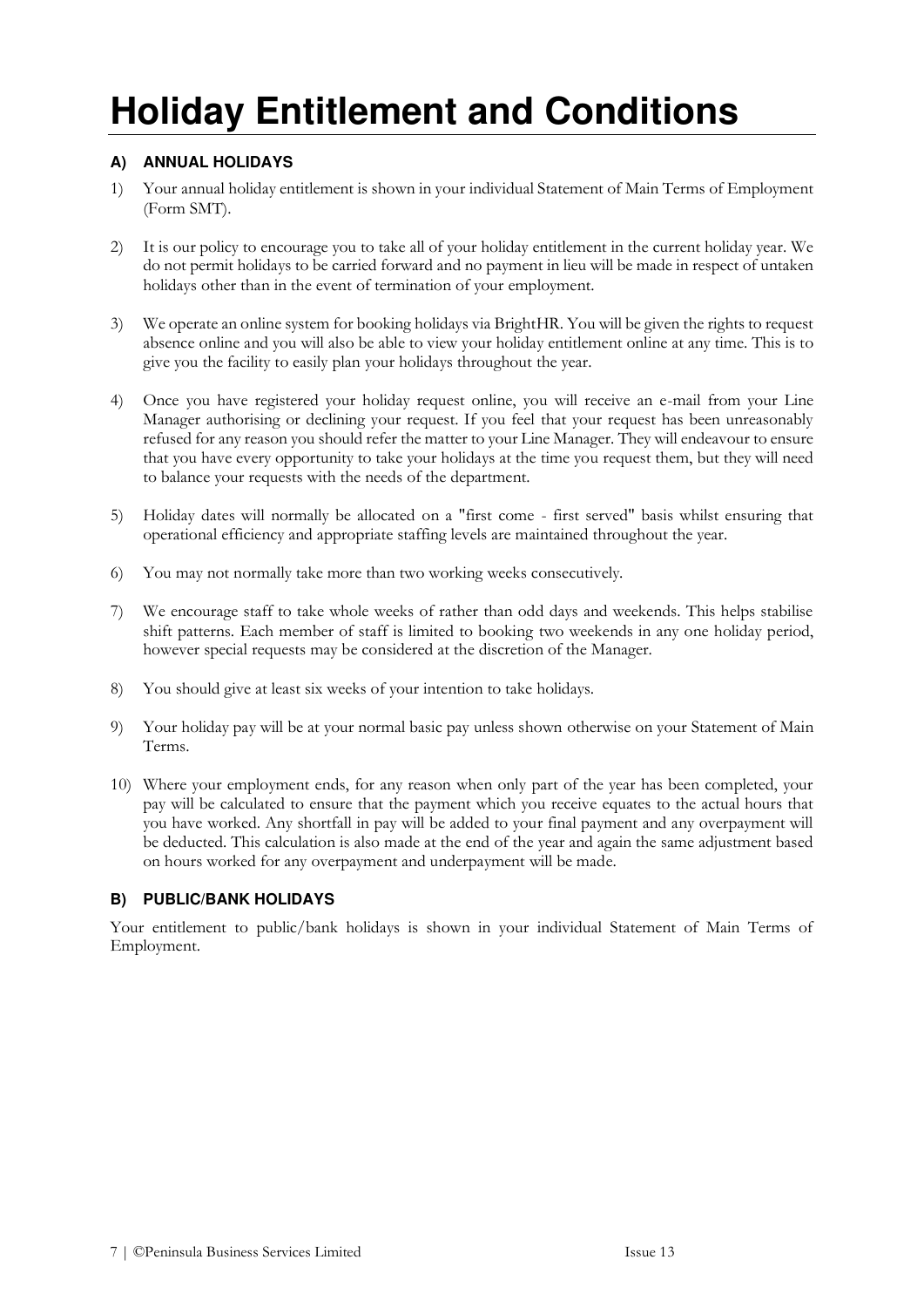## <span id="page-8-0"></span>**Sickness/Injury Payments and Conditions**

## **A) NOTIFICATION OF INCAPACITY FOR WORK**

- 1) You must notify us by telephone on the first day of incapacity at the earliest possible opportunity and by no later than your start time. Text messages and e-mails are not an acceptable method of notification. Other than in exceptional circumstances notification should be made personally, to the Duty Manager/Manager.
- 2) You should try to give some indication of your expected return date and notify us as soon as possible if this date changes. The notification procedures should be followed on each day of absence unless you are covered by a medical certificate.
- 3) If your incapacity extends to more than seven calendar days you are required to notify us of your continued incapacity once a week thereafter, unless otherwise agreed.

## **B) EVIDENCE OF INCAPACITY**

- 1) Medical certificates are not issued for short-term incapacity. In these cases of incapacity (up to and including seven calendar days) you must sign a self-certification absence form on your return to work.
- 2) If your sickness has been (or you know that it will be) for longer than seven days (whether or not, they are working days) you should see your doctor and make sure he/she gives you a medical certificate and forward this to us without delay. Subsequently you must supply us with consecutive medical certificates to cover the whole of your absence.

#### **C) PAYMENTS**

- 1) You are entitled to statutory sick pay (SSP) if you are absent for four or more consecutive days because of sickness or injury provided you meet the statutory qualifying conditions. SSP is treated like wages and is subject to normal deductions.
- 2) Qualifying days are the only days for which you are entitled to SSP. These days are normally your working days unless otherwise notified to you. The first three qualifying days of absence are waiting days for which SSP is not payable. Where a second or subsequent period of incapacity (of four days or more) occurs within 56 days of a previous period of incapacity, waiting days are not served again.
- 3) Where the circumstances of your incapacity are such that you receive or are awarded any sum by way of compensation or damages in respect of the incapacity from a third party, then any payments which we may have made to you because of the absence (including SSP) shall be repaid by you to us up to an amount not exceeding the amount of the compensation or damages paid by the third party and up to, but not exceeding, any amount paid by us.

## **D) RETURN TO WORK**

- 1) You should notify the Duty Manager/Manager as soon as you know on which day you will be returning to work, if this differs from a date of return previously notified.
- 2) If you have been suffering from an infectious or contagious disease or illness such as rubella or hepatitis you must not report for work without clearance from your own doctor.
- 3) On return to work after any period of sickness/injury absence (including absence covered by a medical certificate), you are also required to complete a self-certification absence form and send this to the Duty Manager/Manager.
- 4) Upon returning to work after any period of sickness/injury absence, you may be required to attend a "return to work" interview to discuss the state of your health and fitness for work. Information arising from such an interview will be treated with strictest confidence.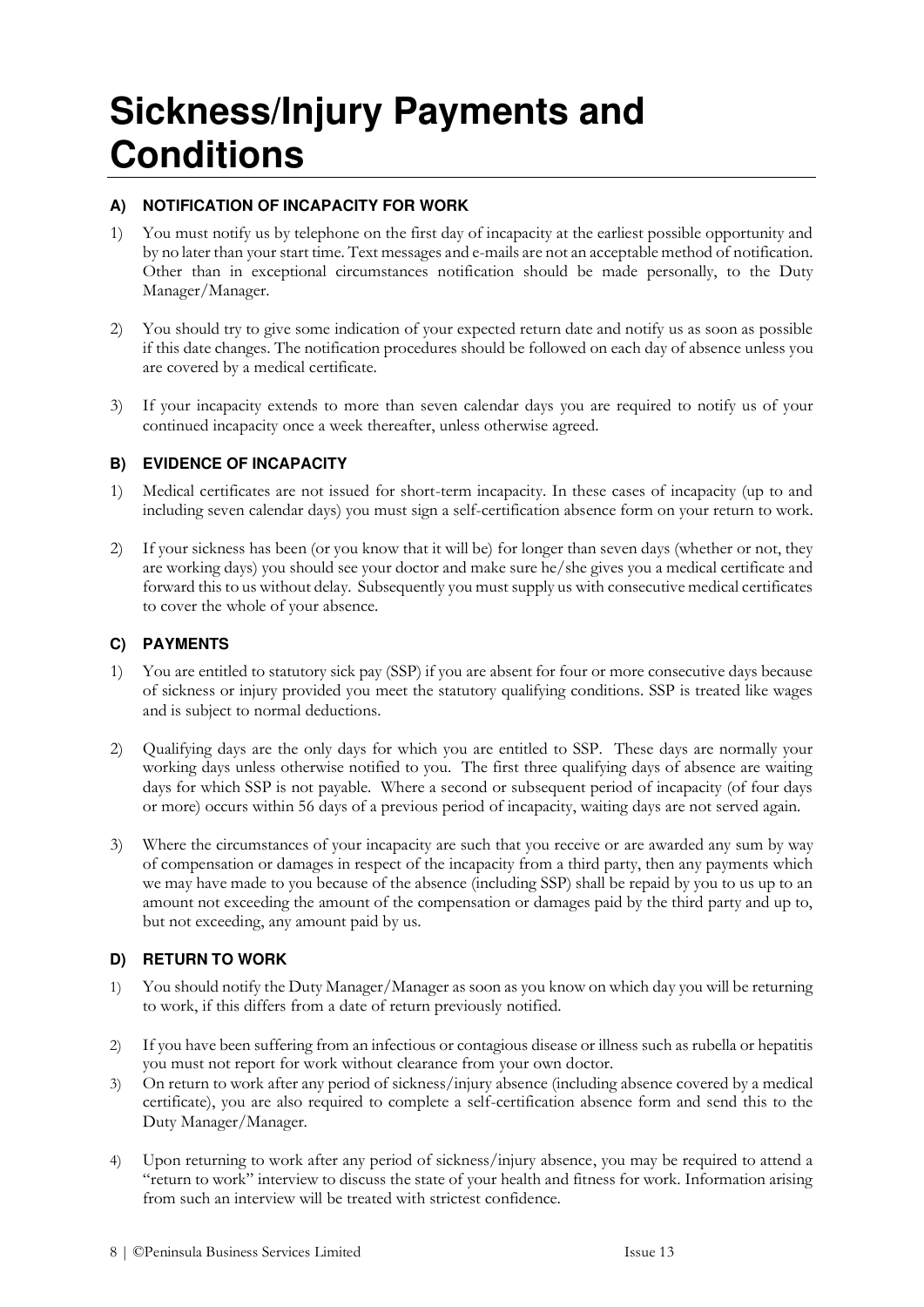#### **E) GENERAL**

- 1) Submission of a medical certificate or sickness self-certification absence form, although giving us the reason for your absence may not always be regarded by us as sufficient justification for accepting your absence. Sickness is just one of a number of reasons for absence and although it is understandable that if you are sick you may need time off, continual or repeated absence through sickness may not be acceptable to us.
- 2) In deciding whether your absence is acceptable or not we will take into account the reasons and extent of all your absences, including any absence caused by sickness/injury. We cannot operate with an excessive level of absence as all absence, for whatever reason, reduces our efficiency.
- 3) We will take a serious view if you take sickness/injury leave which is not genuine, and it will result in disciplinary action being taken.
- 4) If we consider it necessary, we may ask your permission to contact your doctor and/or for you to be independently medically examined.

#### **F) BRADFORD FACTOR**

All sickness will be monitored and scored using the 'Bradford Factor'. The Bradford score system gives higher scores for frequent, short absences than for longer continuous periods of absence.

The formula that will be used to calculate the total number of absence points is as follows:

Number of times absent squared, multiplied by the total number of days absent.

Staff who reach an absence score of more than 100 in any 12-month period will be required to attend an investigation interview to discuss their level of absence. This could ultimately result in a disciplinary hearing.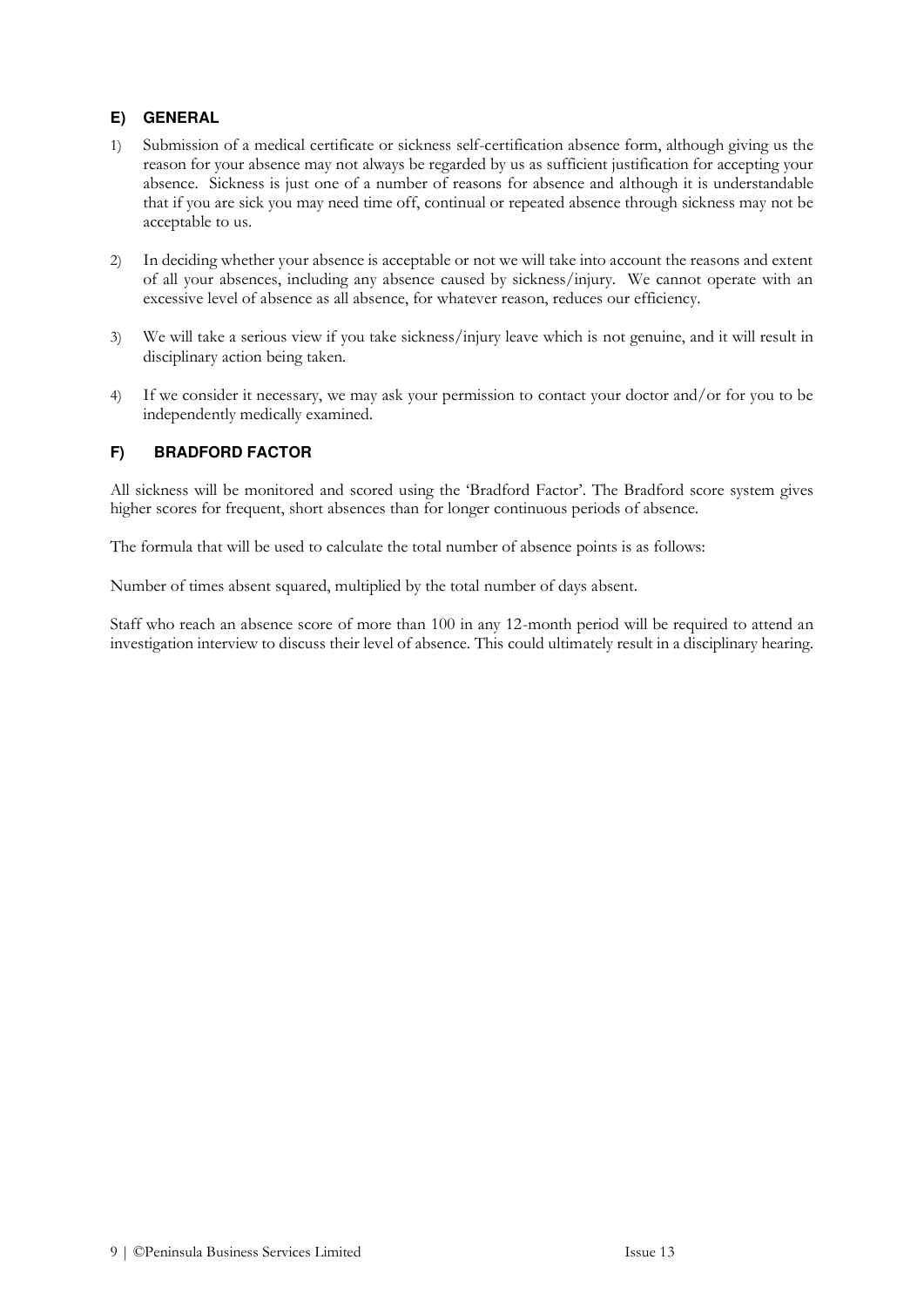## <span id="page-10-0"></span>**Safeguards**

## **A) SECURITY**

- 1) Strangers must not be admitted to the premises without offering identification and without good reason, and must be accompanied at all times whilst on the premises. The door must always be kept locked after being opened to allow entry or exit to visitors, etc.
- 2) All visitors must be signed into the electronic sign in system on arrival and signed out on their departure.
- 3) Children and young people are not permitted to open the door to any person. If a young person is aware that a person(s) requires being let out or allowed in, they should inform a member of staff immediately.
- 4) Employees must not allow any child to leave with anybody who is not known to the staff, and as being allowed to take the child.

## **B) CONFIDENTIALITY**

You must always be aware of the confidentiality of information gained during the course of your duties, which in many cases includes access to personal information relating to children or young people, their families and other staff. It is expected that you understand the importance of treating information in a discreet and confidential manner, and your attention is drawn to the following:

- 1) All documentary or other material containing confidential information must be kept securely at all times when not being used by a member of staff and must be returned to us at the time of termination of your employment with us, or at any other time upon demand;
- 2) Information regarding the Organisation and children or young people must not be disclosed either orally or in writing to unauthorised persons. It is particularly important that employees should ensure the authenticity of telephone enquiries;
- 3) Conversations relating to confidential matters affecting the Organisation, employees and children or young people should not take place in situations where they can be overheard (i.e. in corridors, reception areas, lifts, etc.);
- 4) Any breach of confidentiality may be regarded as misconduct/gross misconduct and be the subject of serious disciplinary action.
- 5) You must make yourself aware of the company's policies on data protection in relation to personal data and ensure compliance with them at all times.

The importance of confidentiality cannot be stressed too much and it is important that it be borne in mind at all times.

For the purposes of clarity, you shall not at any time (save as required by law) before or after the termination of your employment, disclose such information to any person without our prior written consent.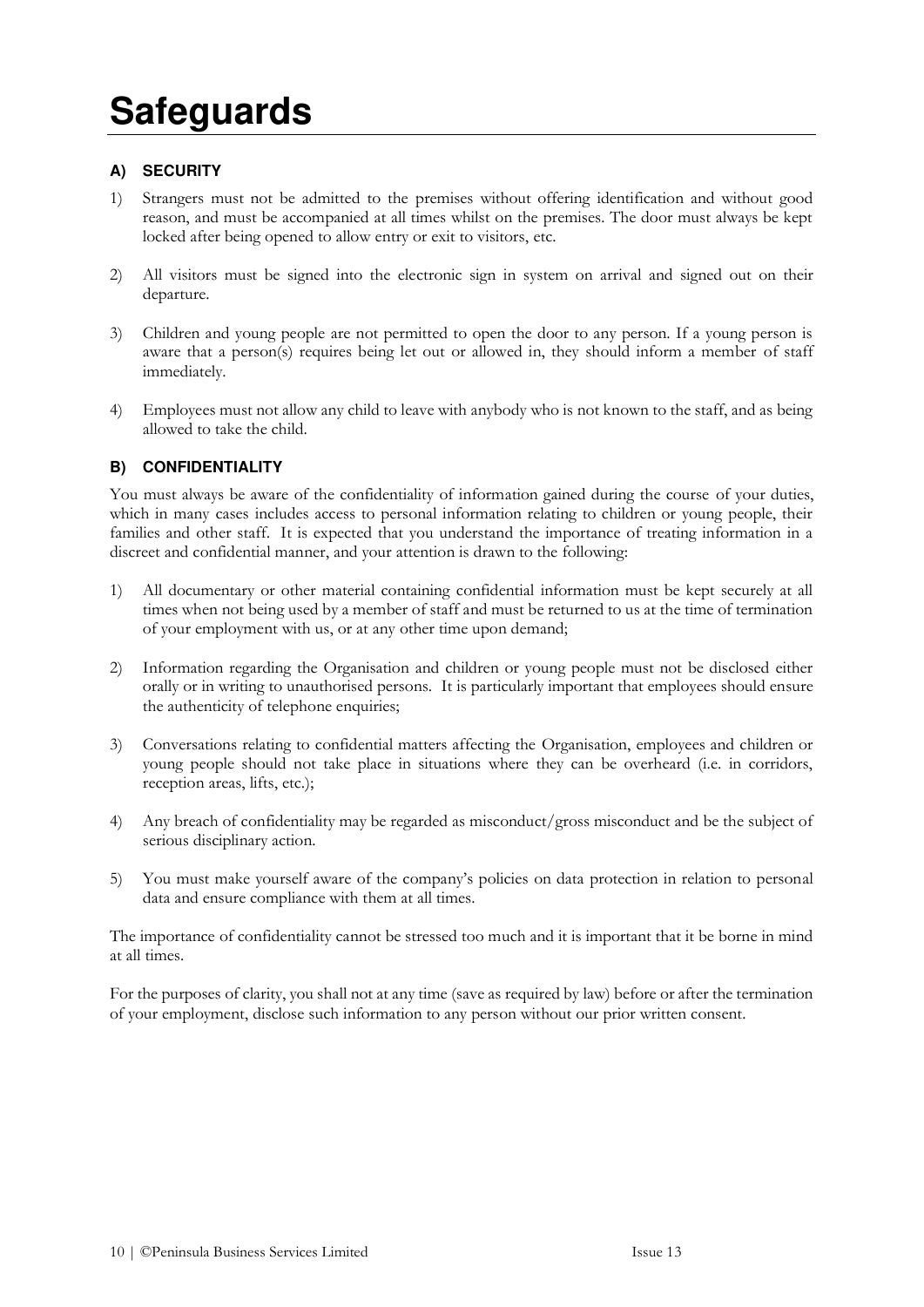## **C) DATA PROTECTION**

The General Data Protection Regulation (GDPR) and the current Data Protection Act regulate our use of your personal data. As an employer it is our responsibility to ensure that the personal data we process in relation to you is done so in accordance with the required principles. Any data held shall be processed fairly and lawfully and in accordance with the rights of data subjects.

We will process data in line with our privacy notices in relation to both job applicants and employees.

You have several rights in relation to your data. More information about these rights is available in our "Policy on your rights in relation to your data". We commit to ensuring that your rights are upheld in accordance with the law and have appropriate mechanisms for dealing with such.

We may ask for your consent for processing certain types of personal data. In these circumstances, you will be fully informed as to the personal data we wish to process and the reason for the processing. You may choose to provide or withhold your consent. Once consent is provided, you are able to withdraw consent at any time.

You are required to comply with all Company policies and procedures in relation to processing data. Failure to do so may result in disciplinary action up to and including dismissal.

## **D) ORGANISATION PROPERTY AND COPYRIGHT**

All written material, whether held on paper, electronically or magnetically which was made or acquired by you during the course of your employment with us, is our property and, where appropriate, our copyright. At the time of termination of your employment with us, or at any other time upon demand, you shall return to us any such material in your possession.

## **E) STATEMENTS TO THE MEDIA**

Any statements to reporters from newspapers, radio, television, etc. in relation to our business will be given only by a Director.

## **F) INVENTIONS/DISCOVERIES**

An invention or discovery made by you will normally belong to you. However, an invention or discovery made by you will become our property if it was made:

- a) in the course of your normal duties under such circumstances that an invention might reasonably be expected to result from those duties;
- b) outside the course of your normal duties, but during duties specifically assigned to you, when an invention might reasonably be expected to result from these; and
- c) during the course of any of your duties, and at the time you had a special obligation to further our interests arising from the nature of those duties, and your particular responsibilities.

## **G) VIRUS PROTECTION PROCEDURES**

In order to prevent the introduction of virus contamination into the software system the following must be observed:

- a) unauthorised software including public domain software, USBs, external hard drives, CDs or internet downloads must not be used; and
- b) all software must be virus checked using standard testing procedures before being used.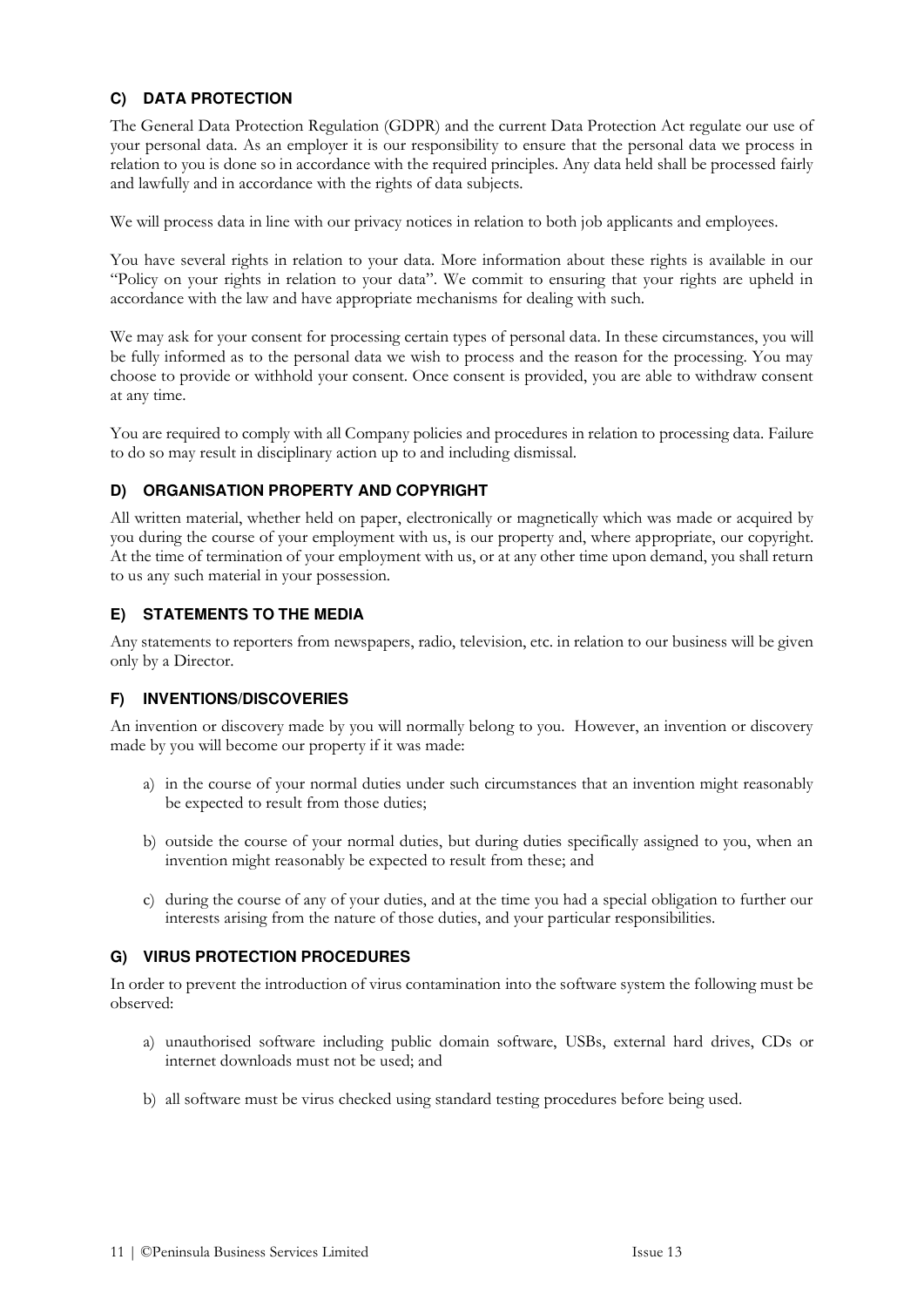#### **H) USE OF COMPUTER EQUIPMENT**

In order to control the use of the Organisation's computer equipment and reduce the risk of contamination the following will apply:

- a) the introduction of new software must first of all be checked and authorised by the Head Office before general use will be permitted;
- b) only authorised staff should have access to the Organisation's computer equipment;
- c) only authorised software may be used on any of the Organisation's computer equipment;
- d) only software that is used for business applications may be used;
- e) no software may be brought onto or taken from the Organisation's premises without prior authorisation;
- f) unauthorised access to the computer facility will result in disciplinary action; and
- g) unauthorised copying and/or removal of computer equipment/software will result in disciplinary action; such actions could lead to dismissal.

## **I) E-MAIL AND INTERNET POLICY**

#### **1) Introduction**

The purpose of the Internet and E-mail policy is to provide a framework to ensure that there is continuity of procedures in the usage of Internet and e-mail within the Organisation. The internet and e-mail system have established themselves as an important communications facility within the Organisation and have provided us with contact with professional and academic sources throughout the world. Therefore, to ensure that we are able to utilise the system to its optimum we have devised a policy that provides maximum use of the facility whilst ensuring compliance with the legislation throughout.

## **2) Internet**

Where appropriate, duly authorised staff are encouraged to make use of the Internet as part of their official and professional activities. Attention must be paid to ensuring that published information has relevance to normal professional activities before material is released in the Organisation's name. Where personal views are expressed a disclaimer stating that this is the case should be clearly added to all correspondence. The intellectual property right and copyright must not be compromised when publishing on the Internet. The availability and variety of information on the Internet has meant that it can be used to obtain material reasonably considered to be offensive. The use of the Internet to access and/or distribute any kind of offensive material, or material that is not work-related, leaves an individual liable to disciplinary action which could lead to dismissal.

#### **3) Procedures – Acceptable/Unacceptable Use**

- a) Unauthorised or inappropriate use of the internet system may result in disciplinary action which could result in summary dismissal.
- b) The internet system is available for legitimate business use and matters concerned directly with the job being done. Employees using the internet system should give particular attention to the following points:
	- i) comply with all of our internet standards;
	- ii) private use of the internet should be used outside of your normal working hours;
	- iii) you should not access websites which put our internet at risk of (but not limited to) viruses,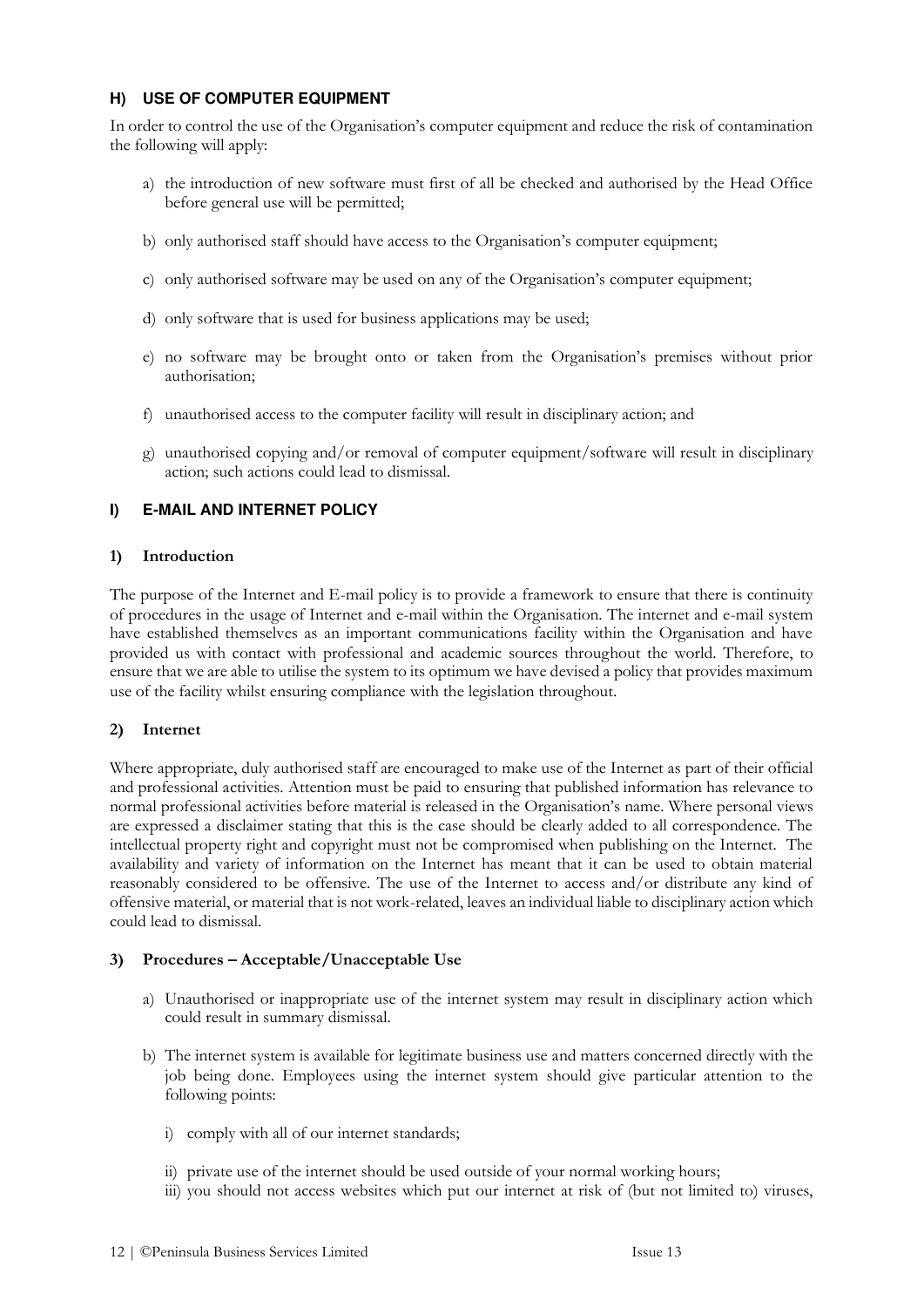compromising our copyright or intellectual property rights; and

iv) you should not access or transmit pornography.

#### **4) E-mail**

The use of the e-mail system is encouraged as its appropriate use facilitates efficiency. Used correctly it is a facility that is of assistance to employees. Inappropriate use however causes many problems including distractions, time wasting and legal claims. The procedure sets out the Organisation's position on the correct use of the e-mail system.

#### **5) Procedures - Authorised Use**

- a) Unauthorised or inappropriate use of the e-mail system may result in disciplinary action which could include summary dismissal.
- b) The e-mail system is available for communication and matters directly concerned with the legitimate business of the Organisation. Employees using the e-mail system should give particular attention to the following points:
	- i) comply with all Organisation communication standards;
	- ii) e-mail messages and copies should only be sent to those for whom they are particularly relevant;
	- iii) e-mail should not be used as a substitute for face-to-face communication or telephone contact. Abusive e-mails must not be sent. Hasty messages sent without proper consideration can cause upset, concern or misunderstanding;
	- iv) if the e-mail is confidential the user must ensure that the necessary steps are taken to protect confidentiality. The Organisation will be liable for infringing copyright or any defamatory information that is circulated either within the Organisation or to external users of the system; and
	- v) offers or contracts transmitted by e-mail are as legally binding on the Organisation as those sent on paper.
	- c) The Organisation will not tolerate the use of the e-mail system for unofficial or inappropriate purposes, including:
	- i) any messages that could constitute bullying, harassment or other detriment;
	- ii) personal use (e.g. social invitations, personal messages, jokes, cartoons, chain letters or other private matters);
	- iii) on-line gambling;
	- iv) accessing or transmitting pornography;
	- v) transmitting copyright information and/or any software available to the user; or
	- vi) posting confidential information about other employees, the Organisation, the children or young people or the Organisation's suppliers.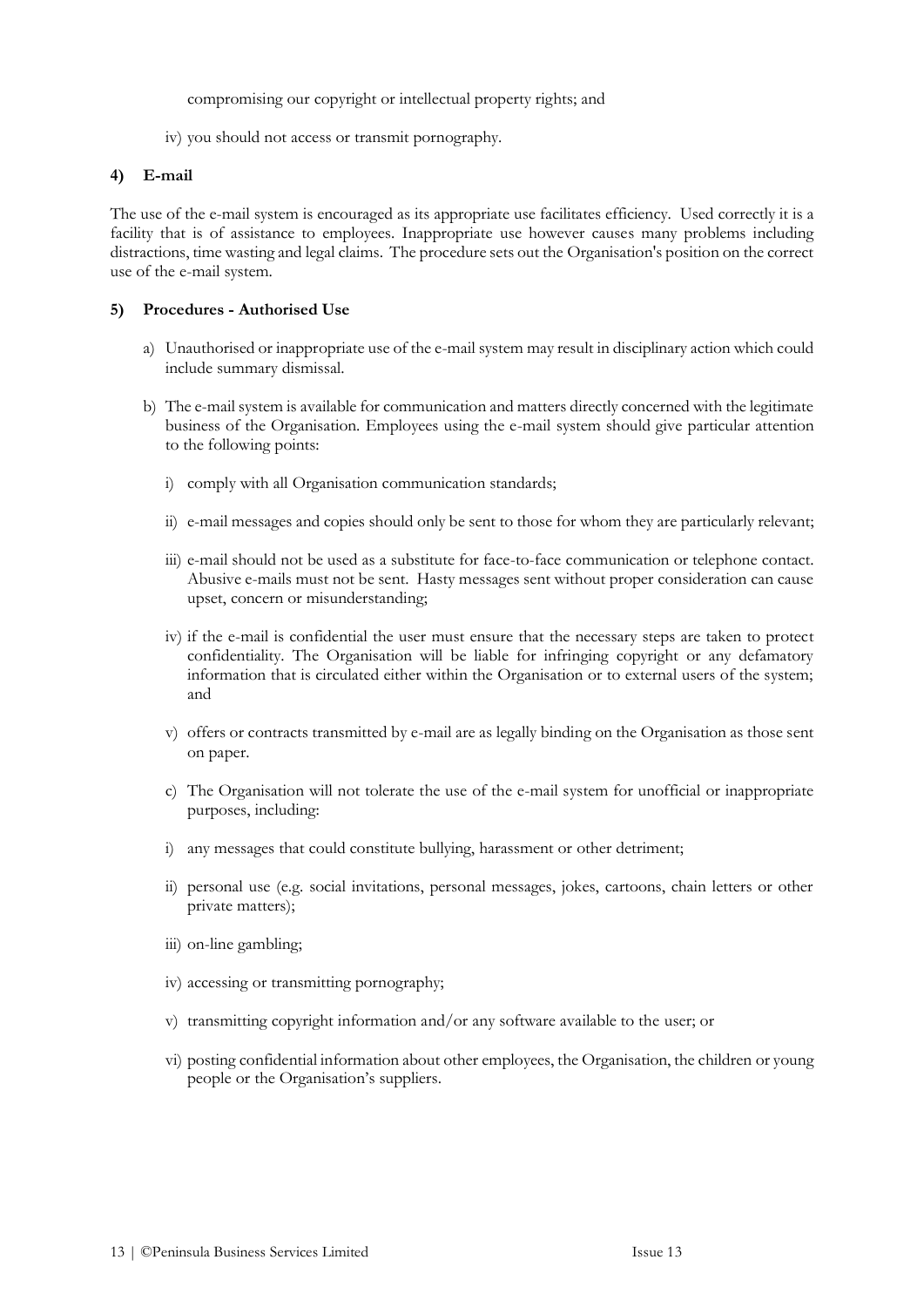#### **6) Monitoring**

We reserve the right to monitor all e-mail/internet activity by you for the purposes of ensuring compliance with our policies and procedures and of ensuring compliance with the relevant regulatory requirements. This includes monitoring of any additional accounts you may be requested to set up for the purposes of performing your work tasks, which are subject to the same rules as your work email account. Information acquired through such monitoring may be used as evidence in disciplinary proceedings. Monitoring your usage will mean processing your personal data. You may read more about the data we hold on you, why we hold it and the lawful basis that applies in the employee privacy notice.

## **J) USE OF SOCIAL NETWORKING SITES**

Any work related issue or material that could identify an individual who is a child or young person or work colleague, which could adversely affect any of the above or the Organisation must not be placed on a social networking site. This means that work related matters must not be placed on any such site at any time either during or outside of working hours and includes access via any computer equipment or mobile device. Employees are not permitted to add parents as friends on social networking sites.

Under no circumstances should you post negative or derogatory comments relating to the Organisation or your employment with us, as comments such as these can have a detrimental impact on our reputation, even if you are not directly linked to clients of the Organisation. This includes posting information following the end of your employment. Similarly thought should always be given to any images and pictures you upload, consideration should be given to the need to maintain a professional and responsible image.

Members of staff who are connected to colleagues, children and young people via social media should ensure that any posts do not affect the morale of those individuals.

#### **K) ORGANISATION RULES AND REGULATIONS**

It is a condition of your employment that you comply at all times with:

- a) all rules and regulations of the Organisation; and
- b) Children's Act
- c) National Minimum Standards
- d) The Children's home regulation 2015

Failure to do so will result in disciplinary proceedings which may lead to dismissal.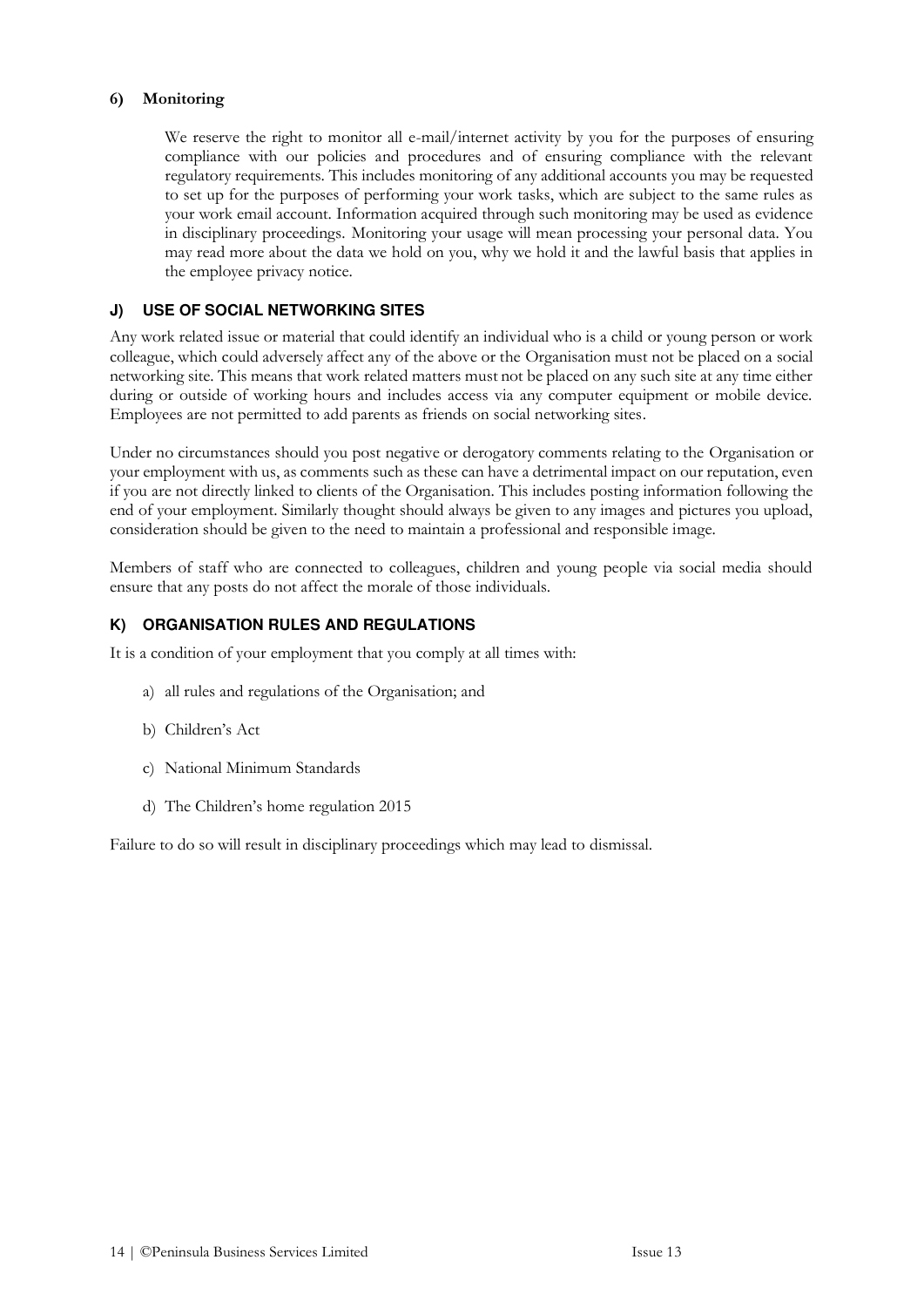## <span id="page-15-0"></span>**Standards**

## **A) WASTAGE**

- 1) We maintain a policy of "minimum waste" which is essential to the cost-effective and efficient running of our Organisation.
- 2) You are able to promote this policy by taking extra care during your normal duties by avoiding unnecessary or extravagant use of services, time, energy, etc. The following points are illustrations of this:
	- a) handle machines, equipment and stock with care;
	- b) turn off any unnecessary lighting and heating. Keep doors closed whenever possible;
	- c) ask for other work if your job has come to a standstill; and
	- d) start with the minimum of delay after arriving for work
- 3) The following provision is an express written term of your contract of employment:
	- a) Any damage to vehicles, stock or property that is the result of your carelessness, negligence or deliberate vandalism will render you liable to pay the full or part of the cost of repair or replacement;
	- b) Any loss to us that is the result of your failure to observe rules, procedures or instruction, or is as a result of your negligent behaviour or your unsatisfactory standards of work will render you liable to reimburse to us the full or part of the cost of the loss; and
	- c) In the event of an at fault accident whilst driving one of our vehicles you may be required to pay the cost of the insurance excess up to a maximum of  $f(250)$ .
- 4) In the event of failure to pay, we have the contractual right to deduct such costs from your pay.

## **B) STANDARDS OF DRESS**

As you are liable to come into contact with children and young people and members of the public, it is important that you dress appropriately to your role at all times. Appropriate footwear should be worn at all times. Provocative clothing should not be worn under any circumstances.

You should wear clothes appropriate for your job responsibilities, and they should be kept clean and tidy at all times. Hair should be clean and tidy, if a colour is used this must only be natural tones. Inappropriate tattoos and body art should be covered and not on display whilst on duty, when in the company of young people cared for by Pear Tree Projects and whilst attending any company facilities or events.

## **C) HOUSEKEEPING**

Both from the point of view of safety and of appearance, work areas must be kept clean and tidy at all times.

## **D) BEHAVIOUR AT WORK**

- 1) You should behave with civility towards fellow employees, and no rudeness will be permitted towards children or young people who attend our Organisation, their families or other members of the public. Objectionable or insulting behaviour, or bad language will render you liable to disciplinary action.
- 2) You should use your best endeavours to promote the interests of the business and shall, during normal working hours, devote the whole of your time, attention and abilities to the Organisation and its affairs.
- 3) Any involvement in activities which could be construed as being in competition with us is not allowed.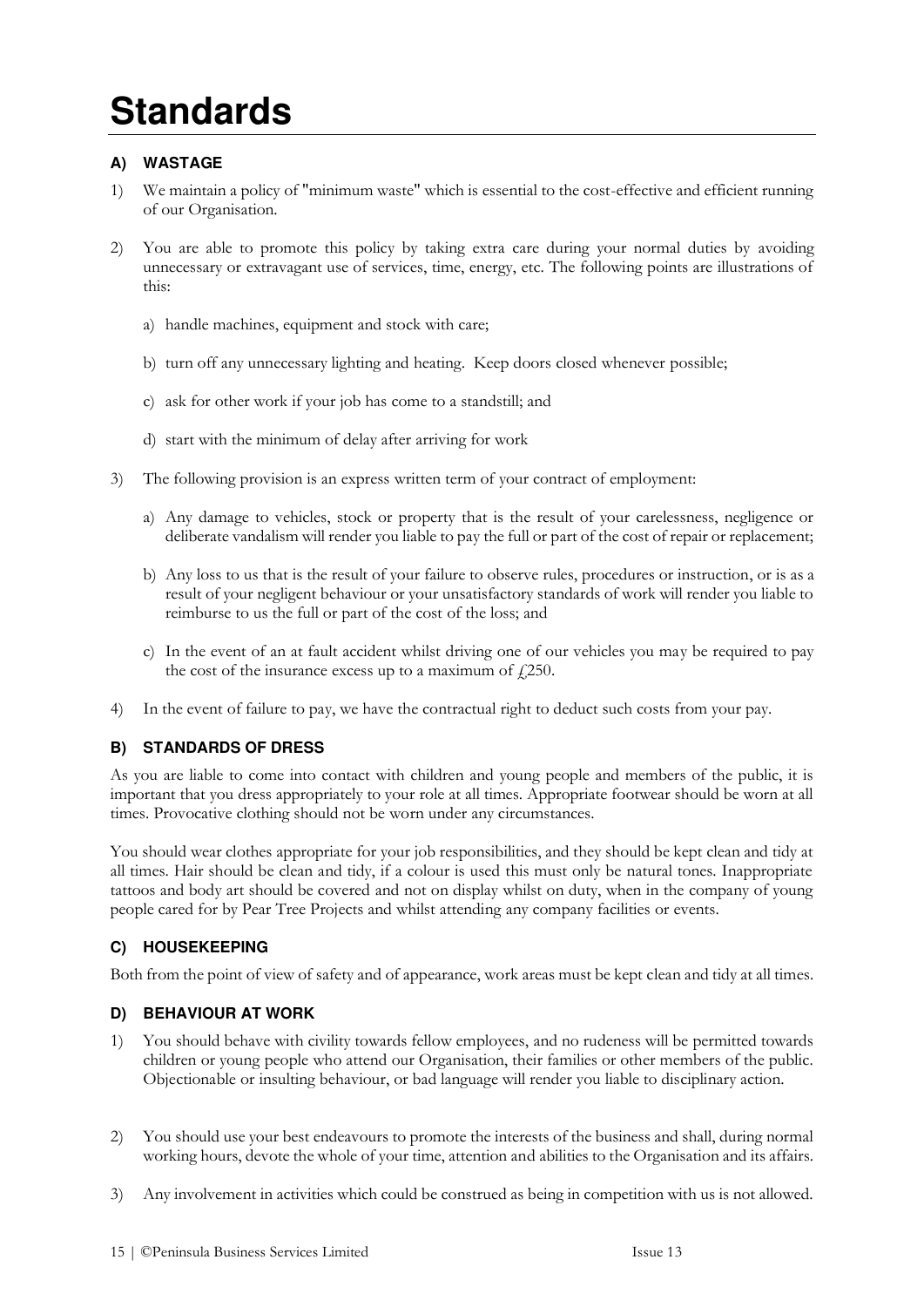4) Inappropriately negative towards staff and children.

## **E) BEHAVIOUR OUTSIDE OF WORK**

Because the business demands employees of the highest integrity we have the right to expect you to maintain these standards outside of working hours.

Activities that result in adverse publicity to ourselves, or which cause us to lose faith in your integrity, may give us grounds for your dismissal. This is in accordance with the rules and code of conduct of our governing body.

While you are in the vicinity of the Organisation your language and topics of conversation must be appropriate for the environment. Inappropriate language is anything the children or young people in your care can pick up on and repeat including but not limited to, any racist or sexist language, personal insults and offensive nicknames, or anything else that is inappropriate for children or young people. The Organisation will not tolerate inappropriate language. Failure to adhere to this rule may result in disciplinary action being taken.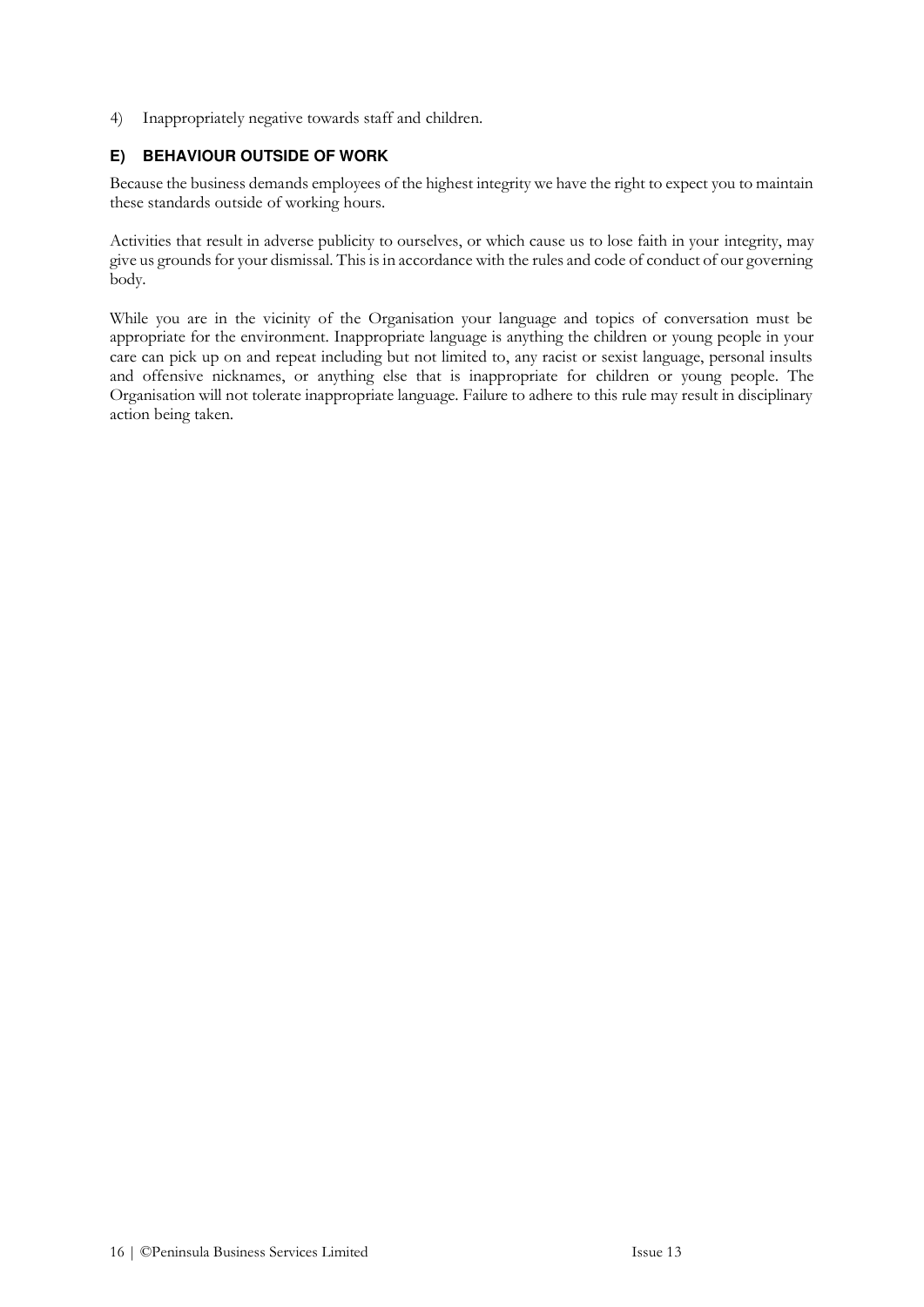## <span id="page-17-0"></span>**Health, Safety, Welfare and Hygiene**

## **A) SAFETY**

- 1) You should make yourself familiar with our Health and Safety Policy and your own health and safety duties and responsibilities, as shown separately.
- 2) You must not take any action that could threaten the health or safety of yourself, other employees, clients or members of the public.
- 3) Protective clothing and other equipment which may be issued for your protection because of the nature of your job must be worn and used at all appropriate times. Failure to do so could be a contravention of your health and safety responsibilities. Once issued, this protective wear/equipment is your responsibility.
- 4) You should report all accidents and injuries at work, no matter how minor, in an accident form.
- 5) You must ensure that you are aware of our fire and evacuation procedures and the action you should take in the event of such an emergency.

## **B) REFRESHMENT MAKING FACILITIES**

We provide refreshment making facilities for your use, which must be kept clean and tidy at all times.

## **C) ALCOHOL & DRUGS POLICY**

Under legislation we, as your employer, have a duty to ensure so far as is reasonably practicable, the health and safety and welfare at work of all our employees and similarly you have a responsibility to yourself and your colleagues. The use of alcohol and drugs may impair the safe and efficient running of the business and/or the health and safety of our employees.

If your performance or attendance at work is affected as a result of alcohol or drugs, or we believe you have been involved in any drug related action/offence, you may be subject to disciplinary action and, dependent on the circumstances, this may lead to your dismissal.

## **D) ALCOHOL & DRUGS TESTING**

- 1) The Company reserve the contractual right to carry out alcohol and drug testing on employees during their normal working hours. These tests are random and do not imply suspicion in relation to any individual.
- 2) If you are required to submit to a test, you will have the right to be accompanied by a fellow work colleague available at the time of the request.
- 3) You retain the right to refuse to be tested, however, you should be aware that your refusal may be regarded as breach of contract which may lead to disciplinary action and result in your dismissal.
- 4) All personal data collected for this purpose will be processed in line with the current Data Protection Act.

## **E) HYGIENE**

- 1) Any exposed cut or burn must be covered with a first-aid dressing.
- 2) If you are suffering from an infectious or contagious disease or illness such as rubella or hepatitis you must not report for work without clearance from your own doctor.
- 3) Contact with any person suffering from an infectious or contagious disease must be reported before commencing work.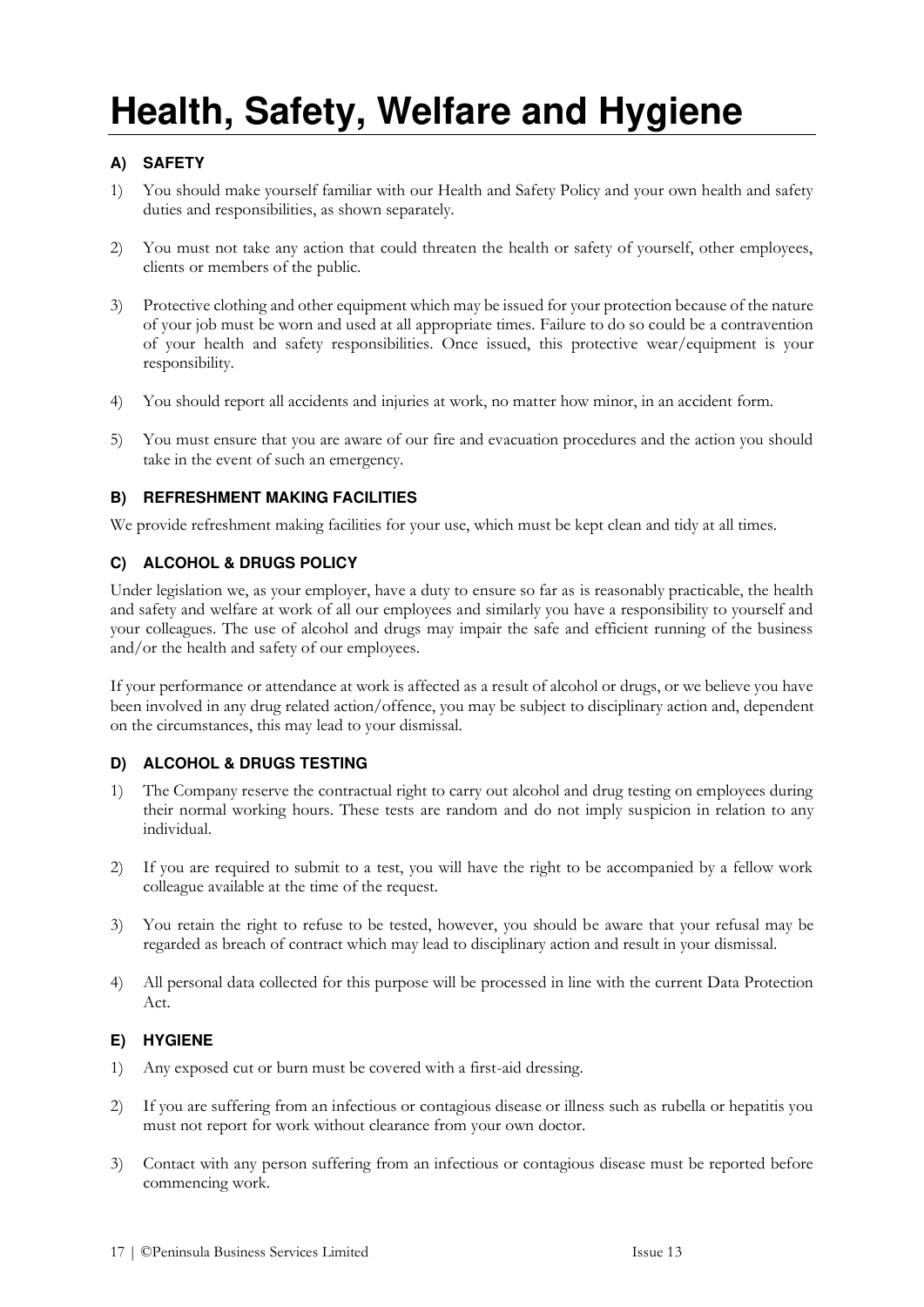#### **F) HYGIENE FOR FOOD HANDLERS**

- 1) You must wash your hands immediately before commencing work and after using the toilet.
- 2) Any cut or burn on the hand or arm must be covered with an approved visible dressing.
- 3) Head or beard coverings and overalls/uniforms, where provided, must be worn at all times.
- 4) No jewellery should be worn, other than plain band wedding rings, without the permission of a Manager.
- 5) You should not wear excessive amounts of make-up.
- 6) If you are suffering from an infectious or contagious disease or illness, or have a bowel disorder, boils, skin or mouth infection, you must not report for work without clearance from your own doctor.
- 7) Contact with any person suffering from an infectious or contagious disease must be reported and you must have clearance from your own doctor before commencing work.
- 8) You must report to a Manager before commencing work.
- 9) You must ensure that you strictly comply with our hygiene rules and regulations at all times.

## **G) NO SMOKING POLICY**

Smoking on the premises is not permitted at any time. This includes e-cigarettes and heated tobacco.

#### **H) ORGANISATION HAZARDS**

Staff should be aware of the following hazards when caring for children or young people:

- a) The use of any electrical equipment, cooker, kettles and trailing wires or cables;
- b) Broken equipment/toys these should be removed for repair or replacement;
- c) Items left lying around which children or young people could pull down on themselves; or
- d) Doors, gate, fire exits left open particularly those that lead to the car park or stairs.

## **I) MANUAL HANDLING**

You are required, in accordance with the Manual Handling Regulations 1992, to advise us of any condition which may make you more vulnerable to injury.

## **J) FITNESS FOR WORK**

If you arrive for work and, in our opinion, you are not fit to work, we reserve the right to exercise our duty of care if we believe that you may not be able to undertake your duties in a safe manner or may pose a safety risk to others, and send you away for the remainder of the day with or without pay and, dependent on the circumstances, you may be liable to disciplinary action.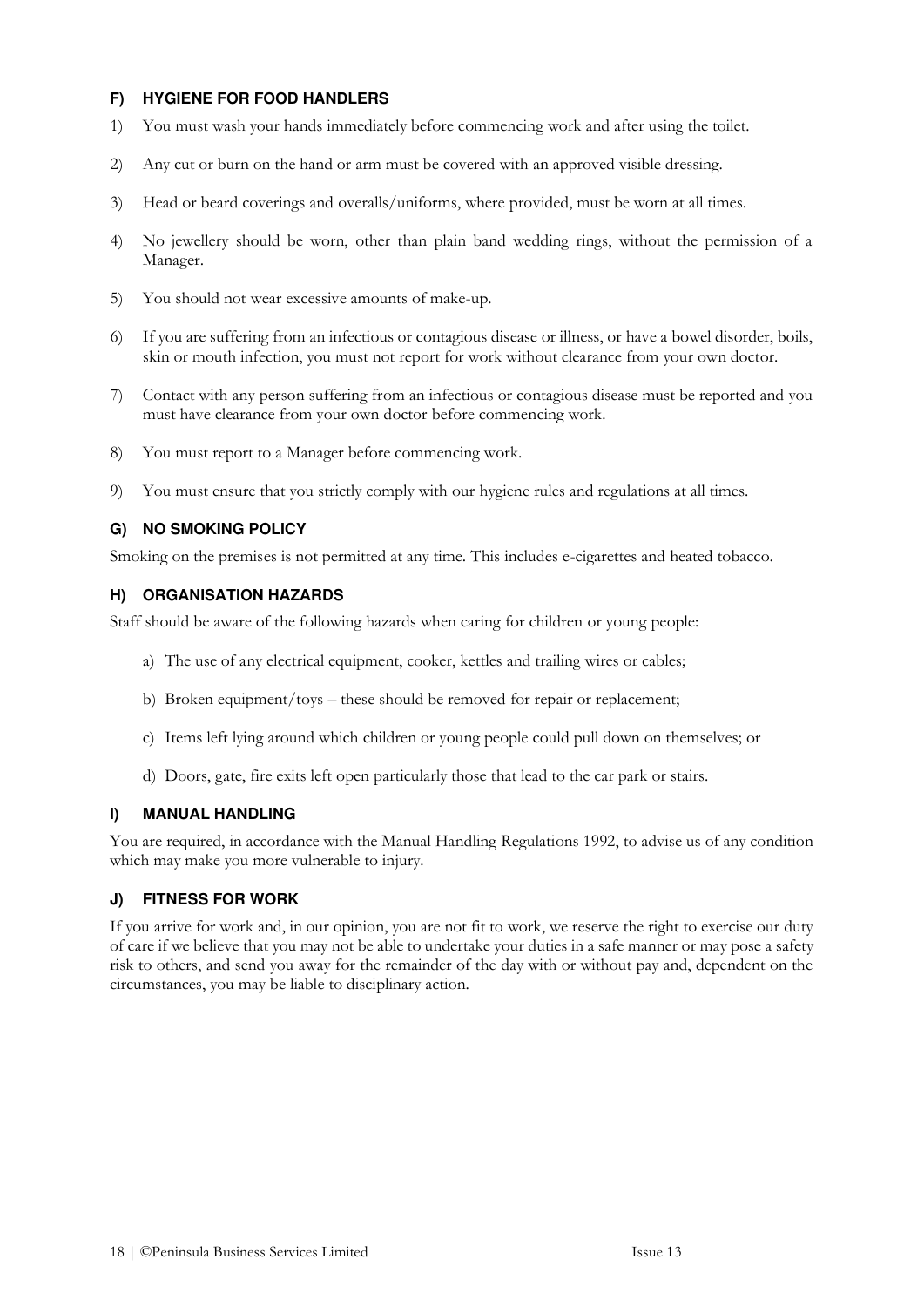## **K) CORONAVIRUS IN THE WORKPLACE**

The Company is committed to ensuring the health and safety of all employees. To this end, the below sets out steps that the Company is taking in order to tackle the coronavirus outbreak, alongside expectations that are placed upon employees.

The Company may ask where you will be going on holiday and if you will need to quarantine. If you will have to quarantine this will be without pay.

If status of the country changes whilst on holiday and you will have to quarantine, then this will be without pay.

The Company may ask you to provide proof of vaccination and the details will be added on Vac Track system.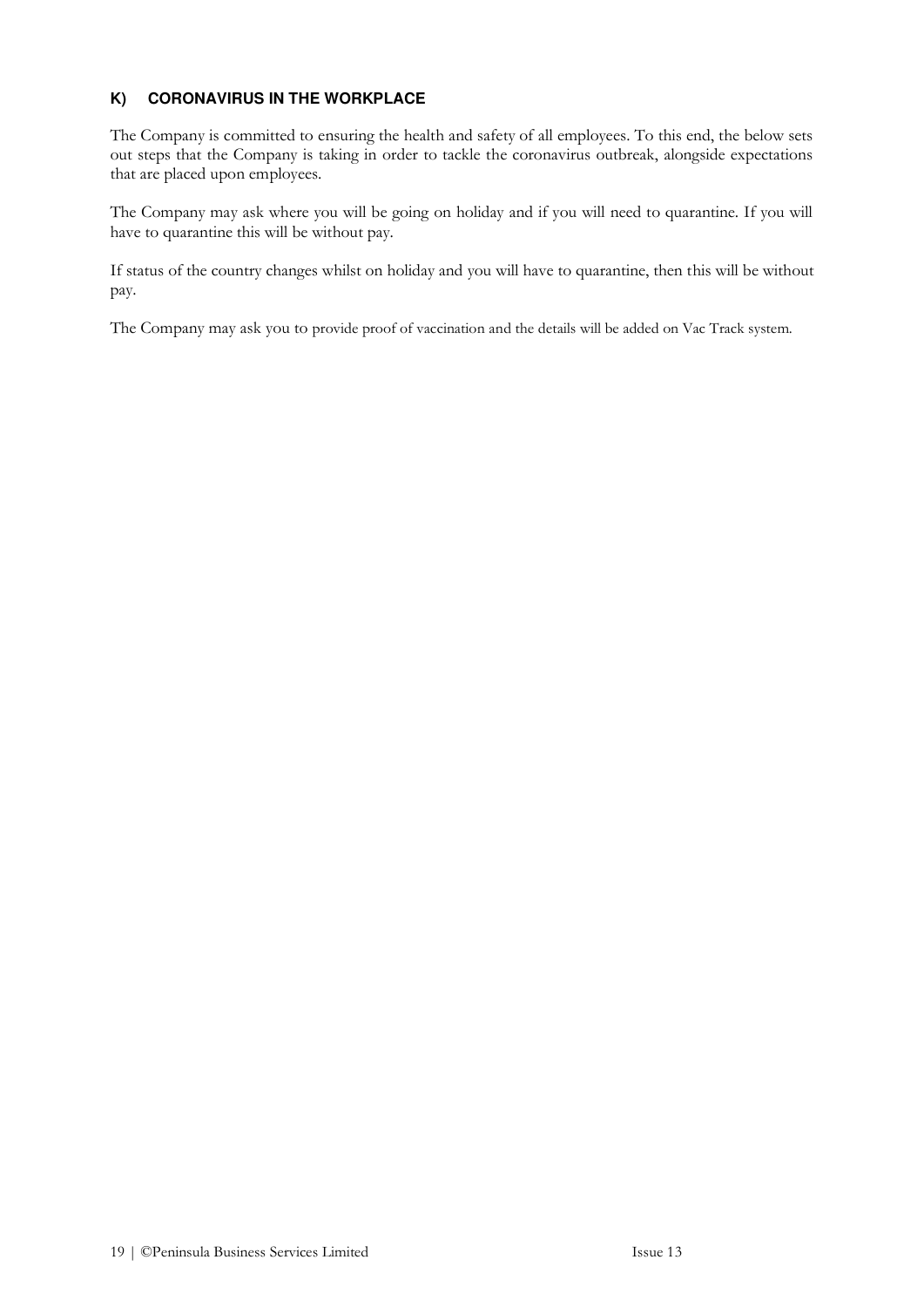## <span id="page-20-0"></span>**General Terms and Procedures**

## **A) CHANGES IN PERSONAL DETAILS**

You must notify us of any change of name, address, telephone number, etc., so that we can maintain accurate information on our records and make contact with you in an emergency, if necessary, outside normal working hours.

## **B) OTHER EMPLOYMENT**

You are expected to devote the whole of your time and attention during working hours to our business. If you propose taking up employment with an employer or pursuing separate business interests or any similar venture, you must discuss the proposal with the Managing Director in order to establish the likely impact of these activities on both yourself and the Company. You will be asked to give full details of the proposal and consideration will be given to:

- 1) Working hours;
- 2) Competition, reputation and credibility;
- 3) Conflict of Interest;
- 4) Health, safety and welfare.

You will be notified in writing of the Company's decision. The Company may refuse to consent to your request. If you work without consent this could result in the termination of your employment. \*

If you are unhappy with the decision you may appeal using the Grievance Procedure.

\*NB: This does not apply to those on a zero-hour contract who should refer to the following:

If you already have any other employment or are considering any additional employment you must notify us so that we can discuss any implications arising from the current working time legislation.

## **C) TIME OFF**

Circumstances may arise where you need time off for medical/dental appointments, or for other reasons. Proof of the appointment should be provided to the Duty Manager if requested. Where possible, such appointments should be made outside normal working hours. If this is not possible, time off required for these purposes may be granted at the discretion of the Duty Manager and will normally be with pay. Depending on the length of time off needed, you may at our discretion be able to make up the time.

## **D) MATERNITY/PATERNITY/ADOPTION LEAVE AND PAY**

You may be entitled to maternity/paternity/adoption leave and pay in accordance with the current statutory provisions. If you (or your partner) become pregnant or are notified of a match date for adoption purposes, you should notify HR at an early stage so that your entitlements and obligations can be explained to you.

## **E) PARENTAL/SHARED PARENTAL LEAVE**

If you are entitled to take parental leave or shared parental leave in respect of the current statutory provisions, you should discuss your needs with HR who will identify your entitlements and look at the proposed leave periods dependent upon your child's/children's particular circumstances and the operational aspects of the business.

## **F) TIME OFF FOR DEPENDANTS**

You may be entitled to take a reasonable amount of unpaid time off during working hours to take action that is necessary to provide help to your dependants. Should this be necessary you should discuss your situation with HR who, if appropriate, will agree the necessary time off.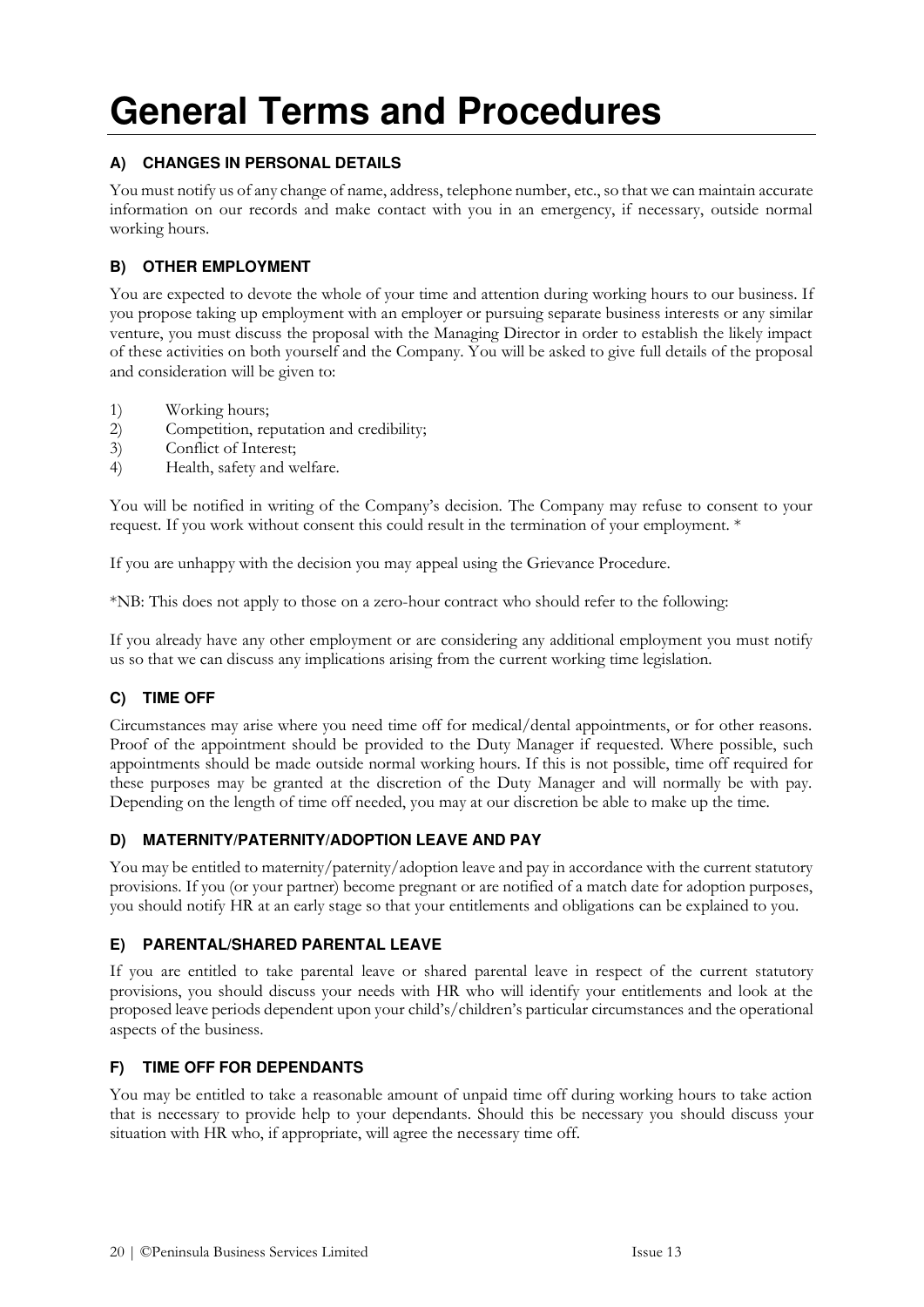## **G) BEREAVEMENT LEAVE**

Reactions to bereavement may vary greatly according to individual circumstances and the setting of fixed rules for time off is therefore inappropriate. You should discuss your circumstances with the HR Manager and agree appropriate time off, which will normally be without pay. Any agreed time off will be discretionary.

#### **H) TRAVEL EXPENSES**

We will reimburse you for any reasonable expenses incurred whilst travelling on our business. The rules relating to travelling expenses will be issued separately. You must provide receipts for any expenditure.

#### **I) FINES**

We will not be held responsible for any fines (e.g. parking, speeding etc.) incurred by you whilst working for us. In the event that the Company receive the summons on the employee's behalf or owing to a fine incurred by the employee, we may pay the fine and deduct the cost from the employee's salary. This is an express written term of your contract of employment.

#### **J) EMPLOYEES' PROPERTY AND LOST PROPERTY**

We do not accept liability for any loss of, or damage to, property that you bring onto the premises. You are requested not to bring personal items of value onto the premises and, in particular, not to leave any items overnight. Articles of lost property should be handed to the Manager who will retain them whilst attempts are made to discover the owner.

## **K) PARKING**

Where parking facilities have been made available to you on our premises you must ensure that you observe all of our traffic requirements e.g. speed limits, etc. To avoid congestion, all vehicles must be parked only in the designated parking areas. No liability is accepted for damage to private vehicles, however it may be caused.

#### **L) MAIL**

All mail received by us will be opened, including that addressed to employees. Private mail, therefore, should not be sent care of our address. No private mail may be posted at our expense.

#### **M) FRIENDS AND RELATIVES CONTACT / TELEPHONE CALLS / MOBILE PHONES**

You should discourage your friends and relatives from either calling on you in person or by telephone except in an emergency. Incoming personal telephone calls are allowed only in the case of emergency. Outgoing personal calls can only be made with the prior permission of the Duty Manager.

It is illegal to use a mobile phone without a hands-free set whilst driving. It is our policy that you should not use any mobile phone whilst driving without a hands-free set. You should pull over to the side of the road in an appropriate place before making or receiving any telephone calls. In the event of being unable to pick up a call because you cannot find a safe place to park, you must return the call as soon as conveniently possible.

#### **N) BUYING OR SELLING OF GOODS**

You are not allowed to buy or sell goods on your own behalf on our premises or during your working hours.

#### **O) COLLECTIONS FROM EMPLOYEES**

Unless specific authorisation is given by the Manager no collections of any kind are allowed on our premises.

## **P) GIFTS**

In order to maintain the integrity of both yourself and the Organisation any gifts etc. must be disclosed to the Manager. You should not accept any high value gifts or invitations without prior authorisation.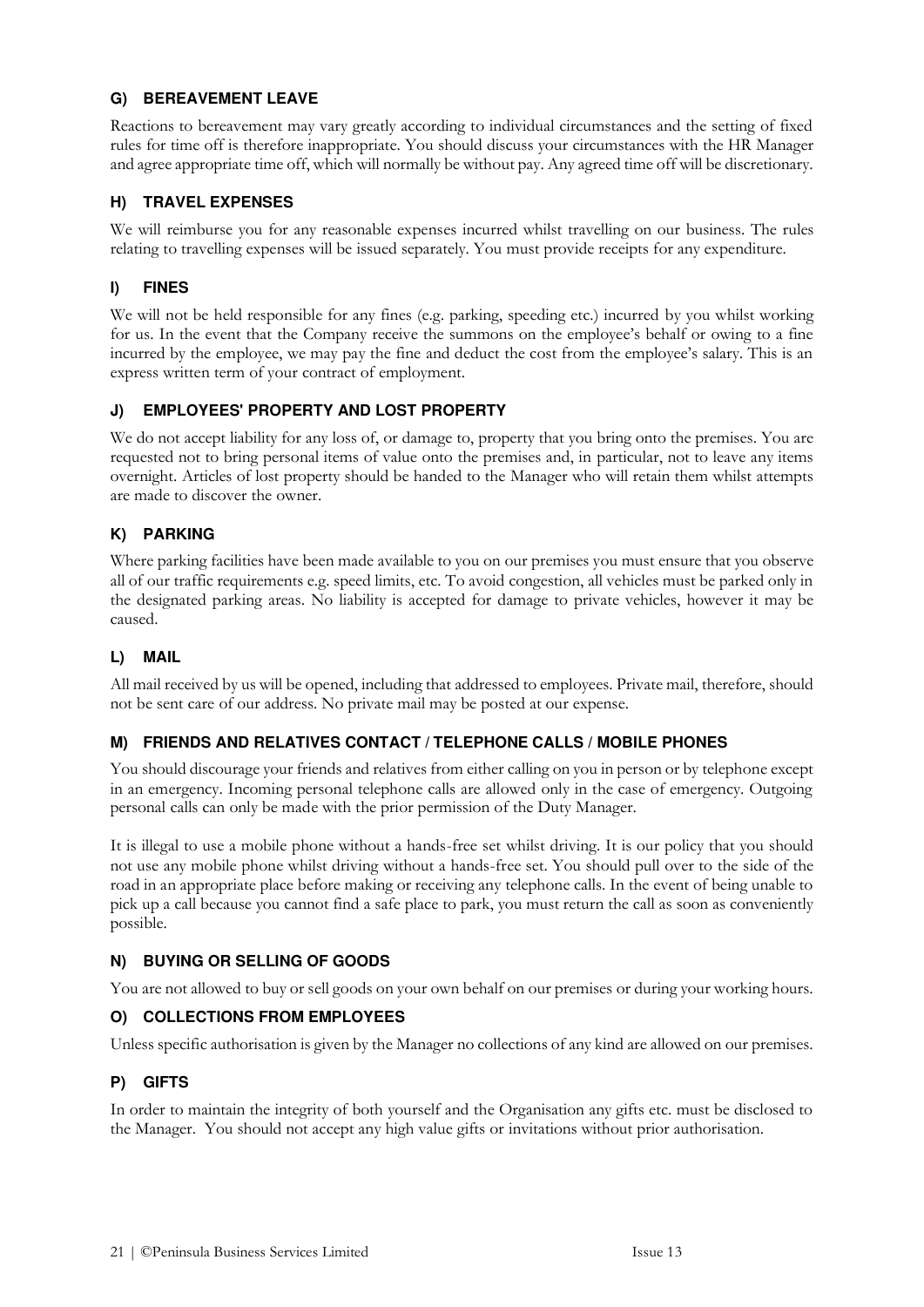## **Q) CAMERAS, VIDEOS AND OTHER PHOTOGRAPHIC/AUDIO DEVICES**

All photographs and information about children or young people must remain on the Organisation premises at all times. Under no circumstances will permission be granted to remove these items in order to work on them at home or elsewhere. Unauthorised removal of such items will be treated as serious misconduct, which could result in dismissal.

## **R) INCLEMENT WEATHER/TRAVEL ARRANGEMENT DISRUPTION**

Every reasonable effort should be made to attend work in accordance with your contract. In the event that you are unable to attend work owing to inclement weather conditions and/or severe disruption to your travel arrangements, you should report your absence through the normal absence reporting procedures. Any absence due to adverse weather will ordinarily be unpaid.

## **S) DRIVING LICENCE**

If driving is a necessary, part of your role it is imperative that you maintain a valid driving licence suitable for the vehicle you operate at all times during your employment. You are required upon request to produce your driving licence to the management. We may also require you to provide us with the ability to access your driving licence details online. If at any time your licence is endorsed, or you are disqualified from driving, we must be informed immediately. If you are required to drive as part of your job and we are unable to find alternative employment, your employment may be terminated.

Data collected about driving licences will be processed in line with the Data Protection Act. You may read more about the data we hold on you, why we hold it and the lawful basis that applies in the employee privacy notice.

## **T) CAR INSURANCE**

If your position requires you to use your own car for business purposes, you must ensure that your car insurance provides adequate cover. Proof of adequate insurance, Driving Licence, Tax and an MOT Certificate must be produced for scrutiny by the Company, upon renewal and at any time when so requested.

## **U) OTHER POLICIES AND PROCEDURES**

The Organisation has a number of other policies and procedures that will have been explained to you during your induction. Copies of these will have been provided to you separately or are available on request from the office.

## **V) THIRD PARTY INVOLVEMENT**

We reserve the right to allow third parties to chair any meeting, for example disciplinary, capability, grievance, this is not an exhaustive list. Where we are required to share special category data to any third parties as part of that hearing, we ensure that a relevant condition of processing is met and we do not rely upon your consent for the processing.

## **W) RECORDING OF FORMAL MEETINGS**

We reserve the right to record any formal meetings whether conducted by us or a third party, a copy of the recording can be made available on request. All personal data collected for this purpose will be processed in line with the current Data Protection Act.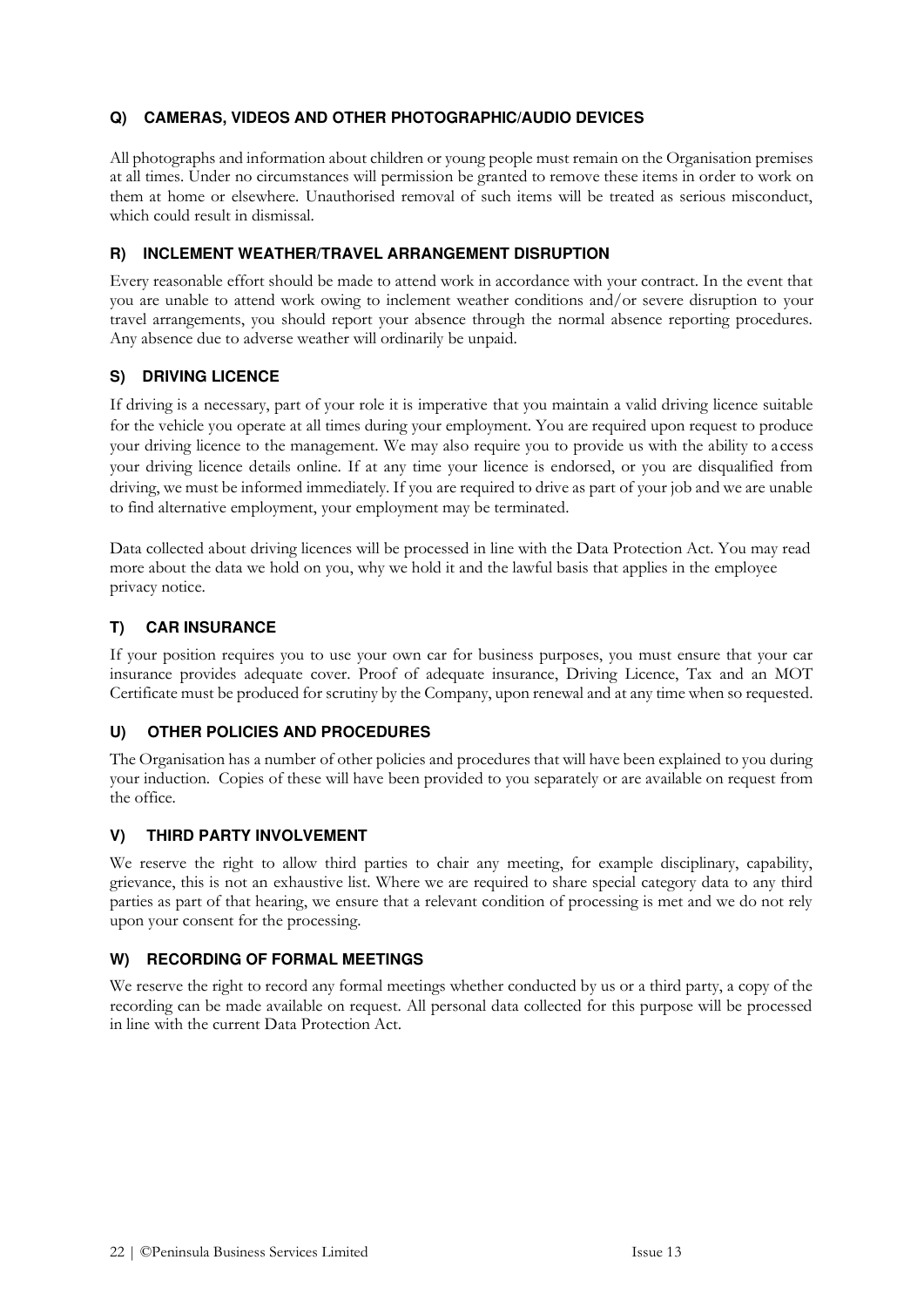# <span id="page-23-0"></span>**Anti-Bribery Policy**

## **A) INTRODUCTION**

Bribery is a criminal offence. The Organisation prohibits any form of bribery. We require compliance, from everyone connected with our business, with the highest ethical standards and anti-bribery laws applicable. Integrity and transparency are of utmost importance to us and we have a zero tolerance attitude towards corrupt activities of any kind, whether committed by employees or by third parties acting for or on behalf of the Organisation.

## **B) POLICY**

It is prohibited, directly or indirectly, for any employee or person working on our behalf to offer, give, request or accept any bribe i.e. gift, loan, payment, reward or advantage, either in cash or any other form of inducement, to or from any person or company in order to gain commercial, contractual or regulatory advantage for the Organisation, or in order to gain any personal advantage for an individual or anyone connected with the individual in a way that is unethical.

## **C) SUSPICION**

If we suspect that you have committed an act of bribery or attempted bribery, an investigation will be carried out and, in line with our disciplinary procedure where appropriate, action may be taken against you which may result in your dismissal, or the cessation of our business arrangement with you.

## **D) REPORTING**

If you, as an employee or person working on our behalf, suspect that an act of bribery or attempted bribery has taken place, even if you are not personally involved, you are expected to report this to a Director. You may be asked to give a written account of events.

Staff are reminded of the Organisation's Whistleblowing Policy which is available in this Employee Handbook.

## **E) GIFTS AND HOSPITALITY**

We realise that the giving and receiving of gifts and hospitality as a reflection of friendship or appreciation where nothing is expected in return may occur, or even be commonplace, in our industry. This does not constitute bribery where it is proportionate and recorded properly.

No gift should be given nor hospitality offered by an employee or anyone working on our behalf to any party in connection with our business without receiving prior written approval from a Director.

Similarly, no gift or offer of hospitality should be accepted by an employee or anyone working on our behalf without receiving prior written approval from a Director.

## **F) RECORD KEEPING**

A record will be made by a Director of every instance in which gifts or hospitality are given or received.

As the law is constantly changing, this policy is subject to review and the Organisation reserves the right to amend this policy without prior notice.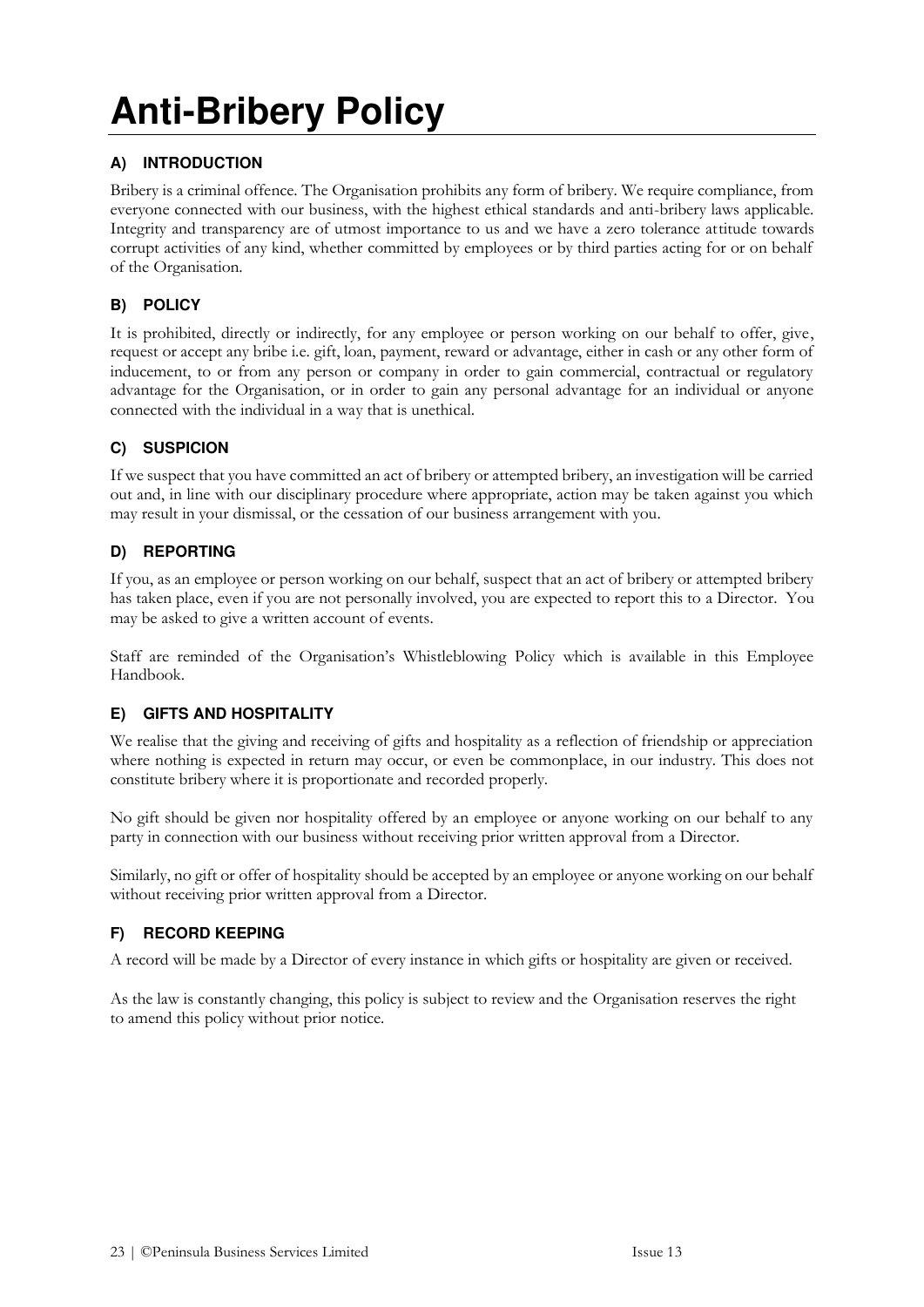## <span id="page-24-0"></span>**Anti-Tax Evasion Policy**

## **A) INTRODUCTION**

Tax evasion is a criminal offence. The Organisation prohibits any form of tax evasion. Involvement in the criminal facilitation of tax evasion exposes the Organisation and the person facilitating the evasion to a criminal offence. It will also damage our reputation and the confidence of our parents/guardians, suppliers and business partners.

Indicators of tax evasion are: -

- a) request for payment by cash;
- b) overly-complex payment mechanisms;
- c) services/goods provided to jurisdictions that do not subscribe to Common Reporting Standards;
- d) transactions involving overly complex supply chains;
- e) transactions involving private banking facilities; and/or
- f) records are incomplete or missing.

Our position is simple: we conduct our business to the highest legal and ethical standards. We will not be party to tax evasion or the facilitation of tax evasion of any form. Such acts would damage our reputation and expose us, and our staff and representatives, to the risk of fines and imprisonment.

We take a zero-tolerance approach to tax evasion facilitation by our people and our third party representatives. We are committed to:

- a) rejecting the facilitation of tax evasion; and
- b) not recommending the services of others who do not have reasonable prevention procedures in place.

We require compliance in regards to this from everyone connected with our business. Integrity and transparency are of utmost importance to us.

#### **B) DEFINITIONS OF TAX EVASION**

Tax evasion is the practice of using illegal methods to avoid paying tax. It frequently involves contrived, artificial transactions that serve no purpose other than to reduce tax liability.

## **C) POLICY**

It is prohibited, directly or indirectly, for any employee or person working on our behalf to take part in any activity relating to tax evasion.

If we suspect that you have taken part in such activity, an investigation will be carried out and, in line with our disciplinary procedure where appropriate, action may be taken against you which may result in your dismissal, or the cessation of our business arrangement with you.

If you, as an employee or person working on our behalf, suspect any activity related to tax evasion or attempted tax evasion has taken place, even if you are not personally involved, you are expected to report this to a Director. You may be asked to give a written account of events.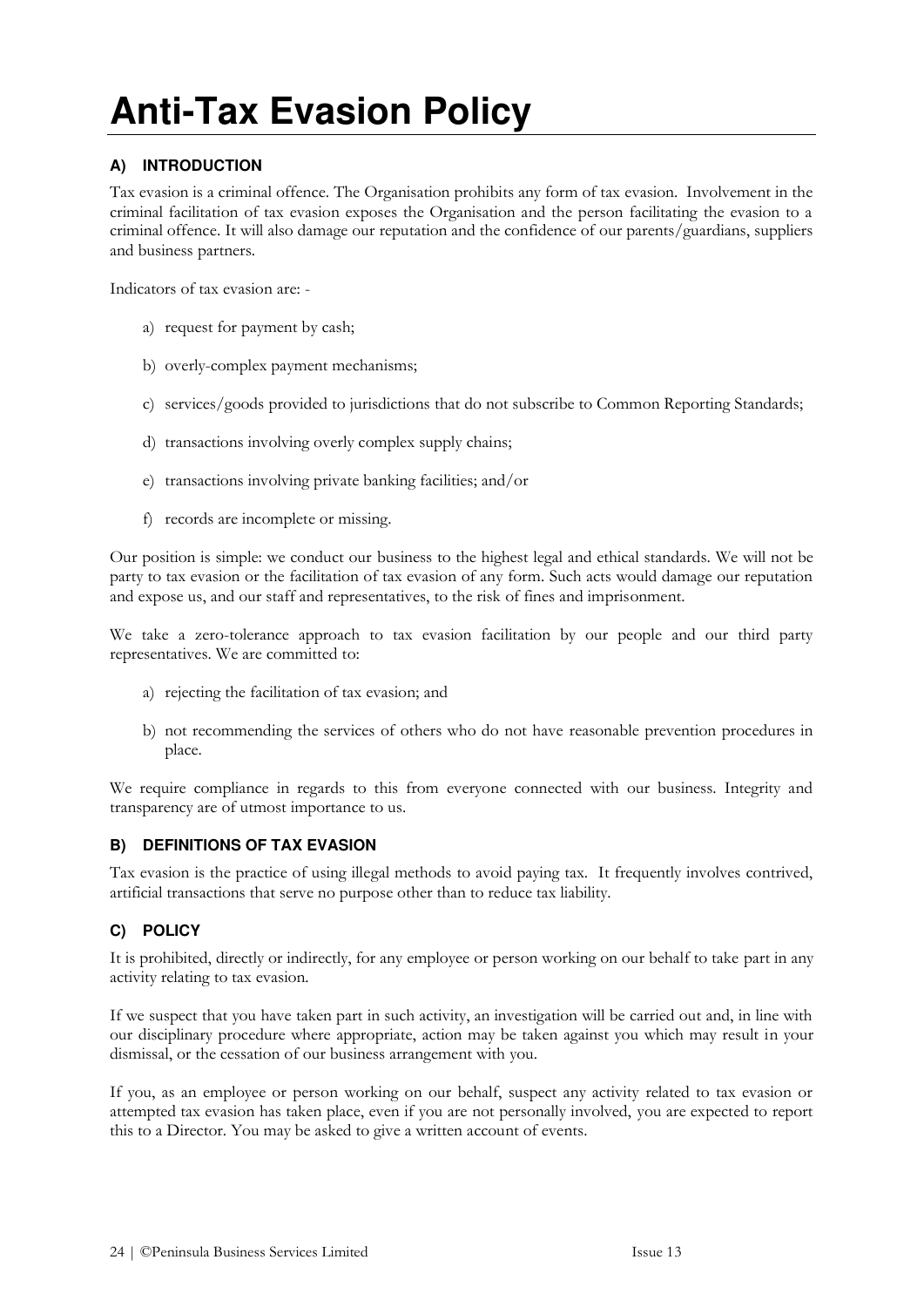#### **D) TRAINING/MONITORING/REVIEW**

The Organisation will ensure that it gives all relevant training for staff in relation to financial crime detection and prevention, it will ensure it monitors and enforces compliance with the prevention procedures and regularly review the effectiveness of prevention procedures, refining them where necessary.

## **E) CONCERNS**

Staff are reminded of the Organisation's Whistleblowing policy which is available in this Employee Handbook, or upon request.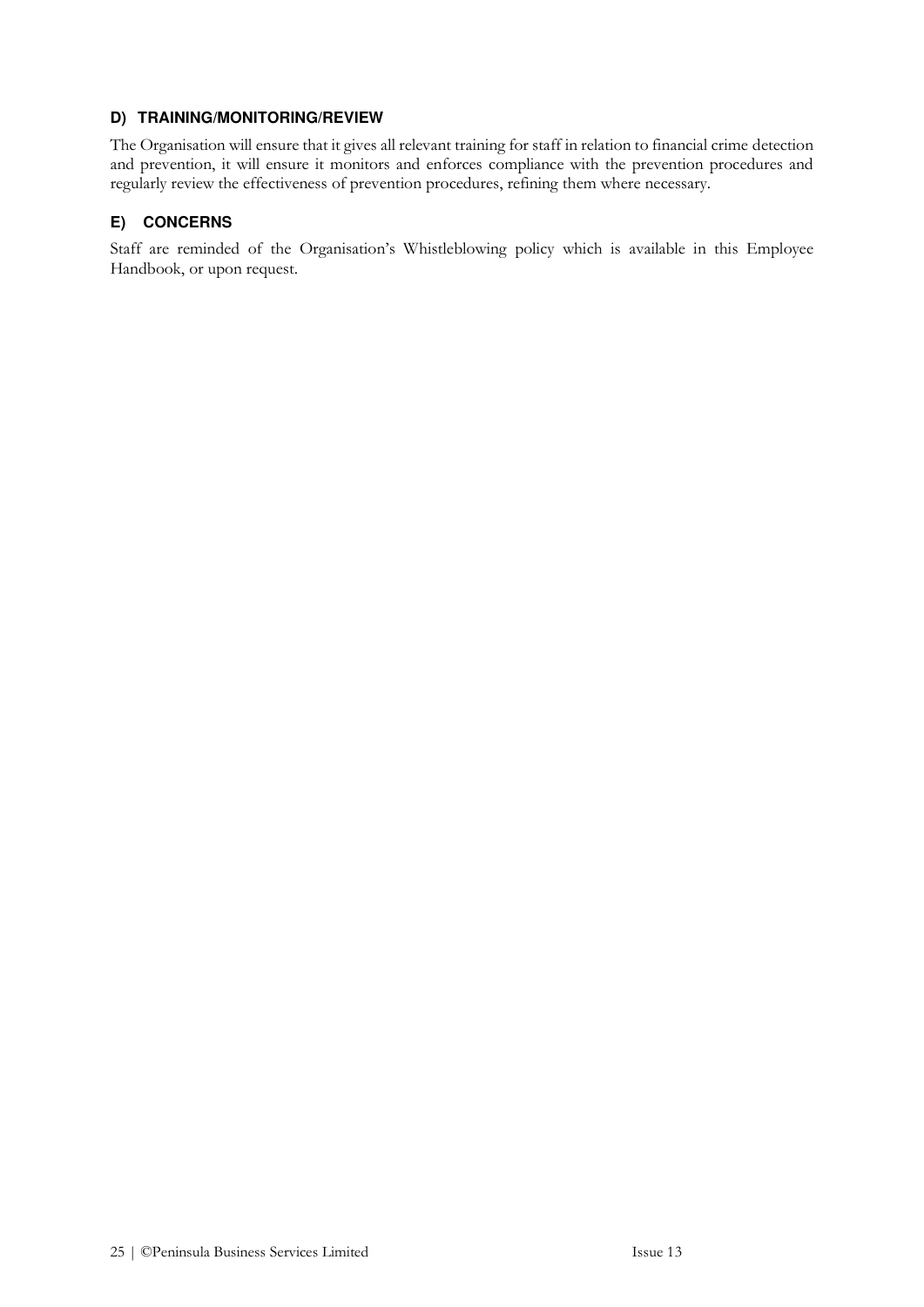## <span id="page-26-0"></span>**Whistle-Blowers**

## **A) INTRODUCTION**

Under certain circumstances, employees are protected from suffering any detriment or termination of employment if they make disclosures about Organisations for whom they work.

## **B) QUALIFYING DISCLOSURES**

- 1) Certain disclosures are prescribed by law as "qualifying disclosures". A "qualifying disclosure" means a disclosure of information that the employee genuinely and reasonably believes is in the public interest and shows that the Organisation has committed a "relevant failure" by:
	- a) committing a criminal offence;
	- b) failing to comply with a legal obligation;
	- c) a miscarriage of justice;
	- d) endangering the health and safety of an individual;
	- e) environmental damage; or
	- f) concealing any information relating to the above.
- 2) These acts can be in the past, present or future, so that, for example, a disclosure qualifies if it relates to environmental damage that has happened, is happening, or is likely to happen. The Organisation will take any concerns that you may raise relating to the above matters very seriously.
- 3) The Employment Rights Act 1996 provides protection for workers who 'blow the whistle' where they reasonably believe that some form of illegality, injustice or breach of health and safety has occurred or is likely to occur. The disclosure has to be "in the public interest". We encourage you to use the procedure to raise any such concerns.

## **C) THE PROCEDURE**

- 1) In the first instance you should report any concerns you may have to a Director who will treat the matter with complete confidence. If you are not satisfied with the explanation or reason given to you, you should raise the matter with the appropriate official Organisation or regulatory body.
- 2) If you do not report your concerns to a Director, you should take them direct to the appropriate Organisation or body.

## **D) TREATMENT BY OTHERS**

Bullying, harassment or any other detrimental treatment afforded to a colleague who has made a qualifying disclosure is unacceptable. Anyone found to have acted in such a manner will be subject to disciplinary action.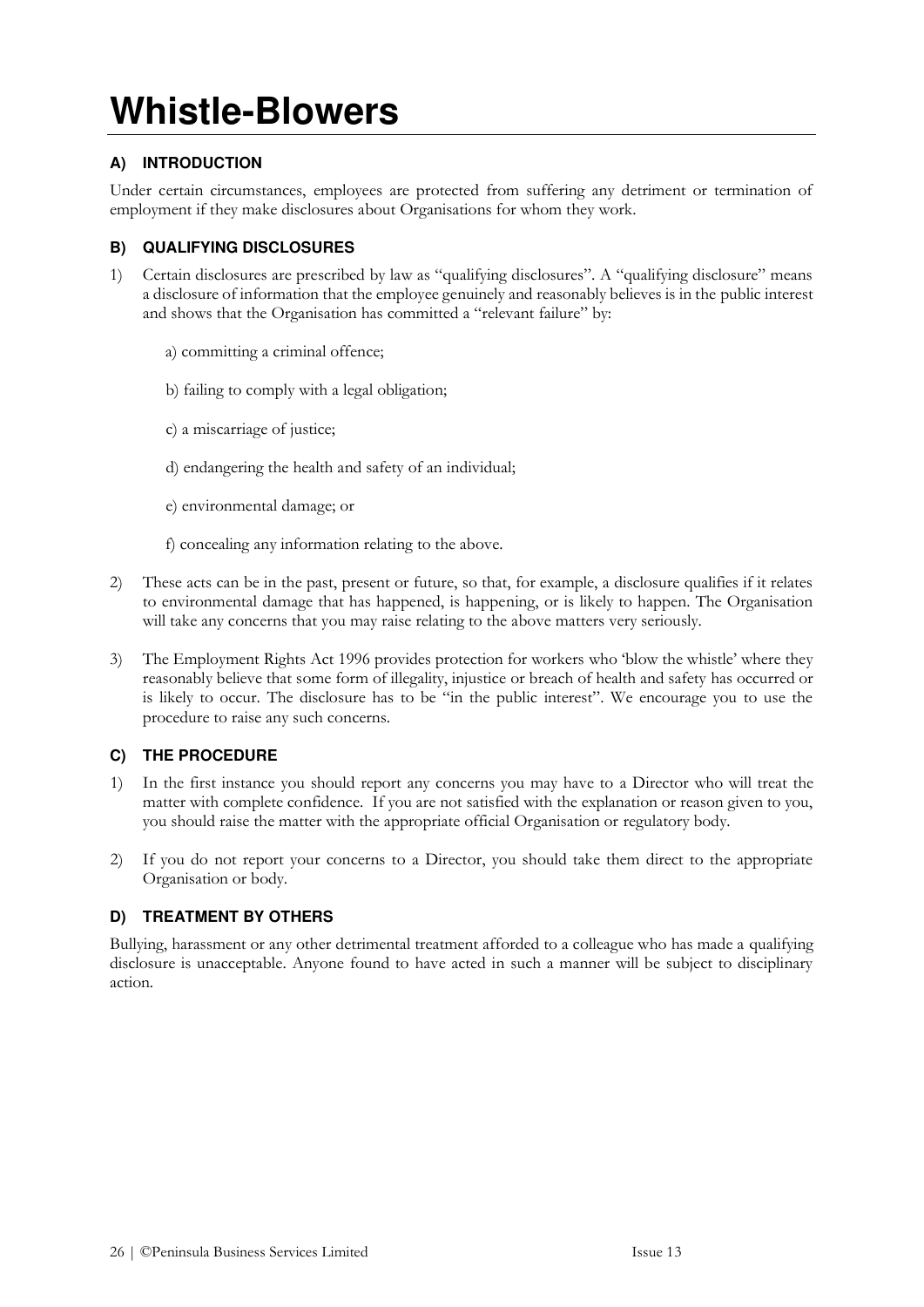# <span id="page-27-0"></span>**Capability Procedures**

## **A) INTRODUCTION**

We recognise that during your employment with us your capability to carry out your duties may deteriorate. This can be for a number of reasons, the most common ones being that either the job changes over a period of time and you fail to keep pace with the changes, or you change (most commonly because of health reasons) and you can no longer cope with the work.

## **B) JOB CHANGES/GENERAL CAPABILITY ISSUES**

- 1) If the nature of your job changes or if we have general concerns about your ability to perform your job, we will try to ensure that you understand the level of performance expected of you and that you receive adequate training and supervision. Concerns regarding your capability will normally first be discussed in an informal manner and you will be given time to improve.
- 2) If your standard of performance is still not adequate you will be warned in writing that a failure to improve and to maintain the performance required could lead to your dismissal. We will also consider the possibility of a transfer to more suitable work if possible.
- 3) If there is still no improvement after a reasonable time and we cannot transfer you to more suitable work, or if your level of performance has a serious or substantial effect on our Organisation or reputation, you will be issued with a final warning that you will be dismissed unless the required standard of performance is achieved and maintained.
- 4) If such improvement is not forthcoming after a reasonable period of time, you will be dismissed with the appropriate notice.

## **C) PERSONAL CIRCUMSTANCES/HEALTH ISSUES**

- 1) Personal circumstances may arise which do not prevent you from attending for work but which prevent you from carrying out your normal duties (e.g. a lack of dexterity or general ill health). If such a situation arises, we will normally need to have details of your medical diagnosis and prognosis so that we have the benefit of expert advice. Under normal circumstances this can be most easily obtained by asking your own doctor for a medical report. Your permission is needed before we can obtain such a report and we will expect you to co-operate in this matter should the need arise. When we have obtained as much information as possible regarding your condition and after consultation with you, a decision will be made about your future employment with us in your current role or, where circumstances permit, in a more suitable role.
- 2) There may also be personal circumstances which prevent you from attending work, either for a prolonged period(s) or for frequent short absences. Under these circumstances we will need to know when we can expect your attendance record to reach an acceptable level. This may again mean asking your own doctor for a medical report or by making whatever investigations are appropriate in the circumstances. When we have obtained as much information as possible regarding your condition, and after consultation with you, a decision will be made about your future employment with us in your current role or, where circumstances permit, in a more suitable role.

## **D) SHORT SERVICE STAFF**

We retain discretion in respect of the capability procedures to take account of your length of service and to vary the procedures accordingly. If you have a short amount of service, you may not be in receipt of any warnings before dismissal.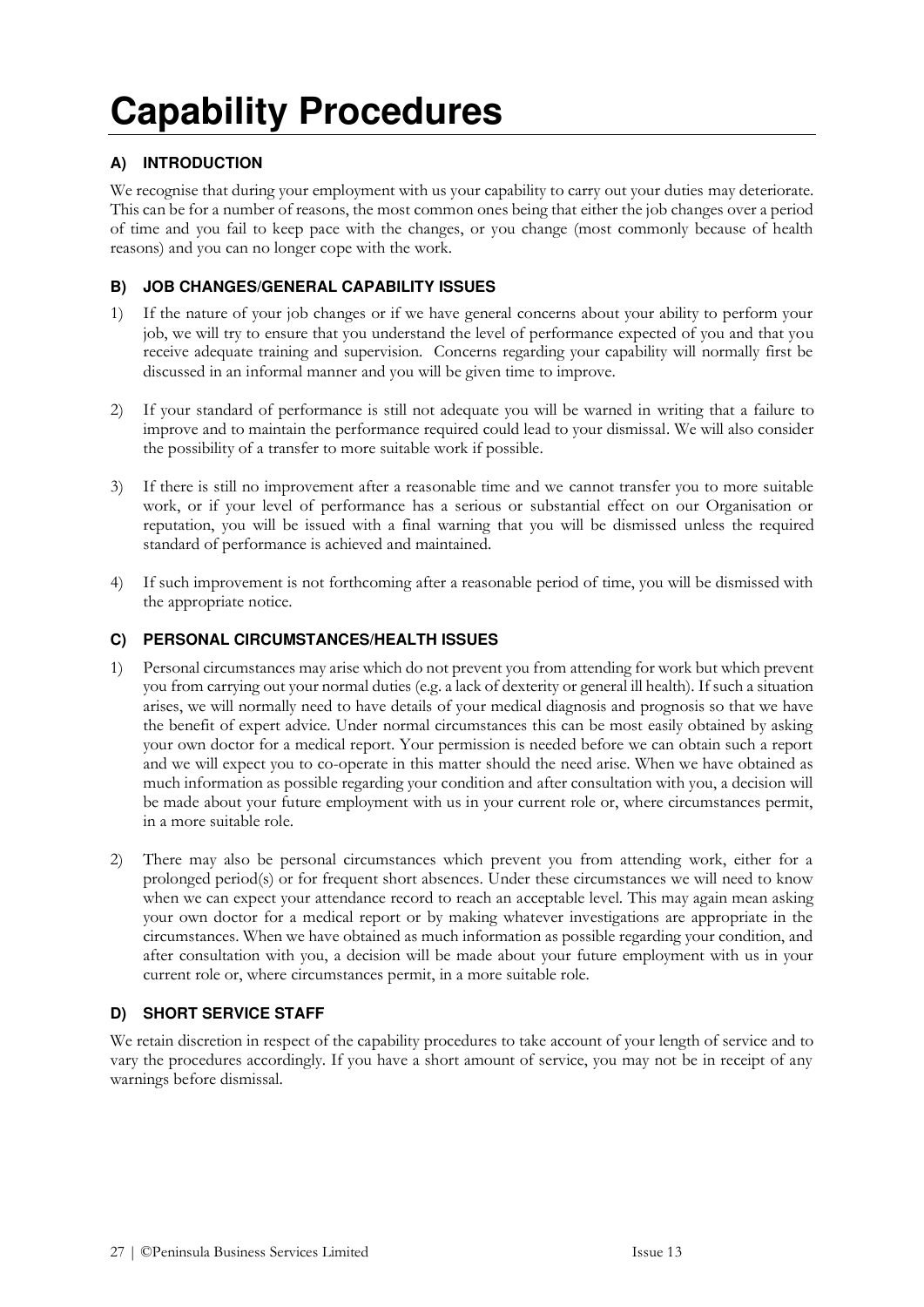## <span id="page-28-0"></span>**Disciplinary Procedures**

## **A) INTRODUCTION**

- 1) It is necessary to have a minimum number of rules in the interests of the Organisation.
- 2) The rules set standards of performance and behaviour whilst the procedures are designed to help promote fairness and order in the treatment of individuals. It is our aim that the rules and procedures should emphasise and encourage improvement in the conduct of individuals, where they are failing to meet the required standards, and not be seen merely as a means of punishment. We reserve the right to amend these rules and procedures where appropriate.
- 3) Every effort will be made to ensure that any action taken under this procedure is fair, with you being given the opportunity to state your case and appeal against any decision that you consider to be unjust.
- 4) The following rules and procedures should ensure that:
	- a) the correct procedure is used when requiring you to attend a disciplinary hearing;
	- b) you are fully aware of the standards of performance, action and behaviour required of you;
	- c) disciplinary action, where necessary, is taken speedily and in a fair, uniform and consistent manner;
	- d) you will only be disciplined after careful investigation of the facts and the opportunity to present your side of the case. On some occasions temporary suspension on contractual pay may be necessary in order that an uninterrupted investigation can take place. This must not be regarded as disciplinary action or a penalty of any kind;
	- e) other than for an "off the record" informal reprimand, you have the right to be accompanied by a fellow employee at all stages of the formal disciplinary process;
	- f) you will not normally be dismissed for a first breach of discipline, except in the case of gross misconduct; and
	- g) if you are disciplined, you will receive an explanation of the penalty imposed and you will have the right to appeal against the finding and the penalty.

## **B) DISCIPLINARY RULES**

 It is not practicable to specify all disciplinary rules or offences that may result in disciplinary action, as they may vary depending on the nature of the work. In addition to the specific examples of unsatisfactory conduct, misconduct and gross misconduct shown in this handbook, a breach of other specific conditions, procedures, rules etc. that are contained within this handbook or that have otherwise been made known to you, will also result in this procedure being used to deal with such matters.

## **C) RULES COVERING UNSATISFACTORY CONDUCT AND MISCONDUCT**

(These are examples only and not an exhaustive list.)

You will be liable to disciplinary action if you are found to have acted in any of the following ways:

- a) failure to abide by the general health and safety rules and procedures;
- b) smoking in designated non-smoking areas;
- c) persistent absenteeism and/or lateness;
- d) unsatisfactory standards or output of work;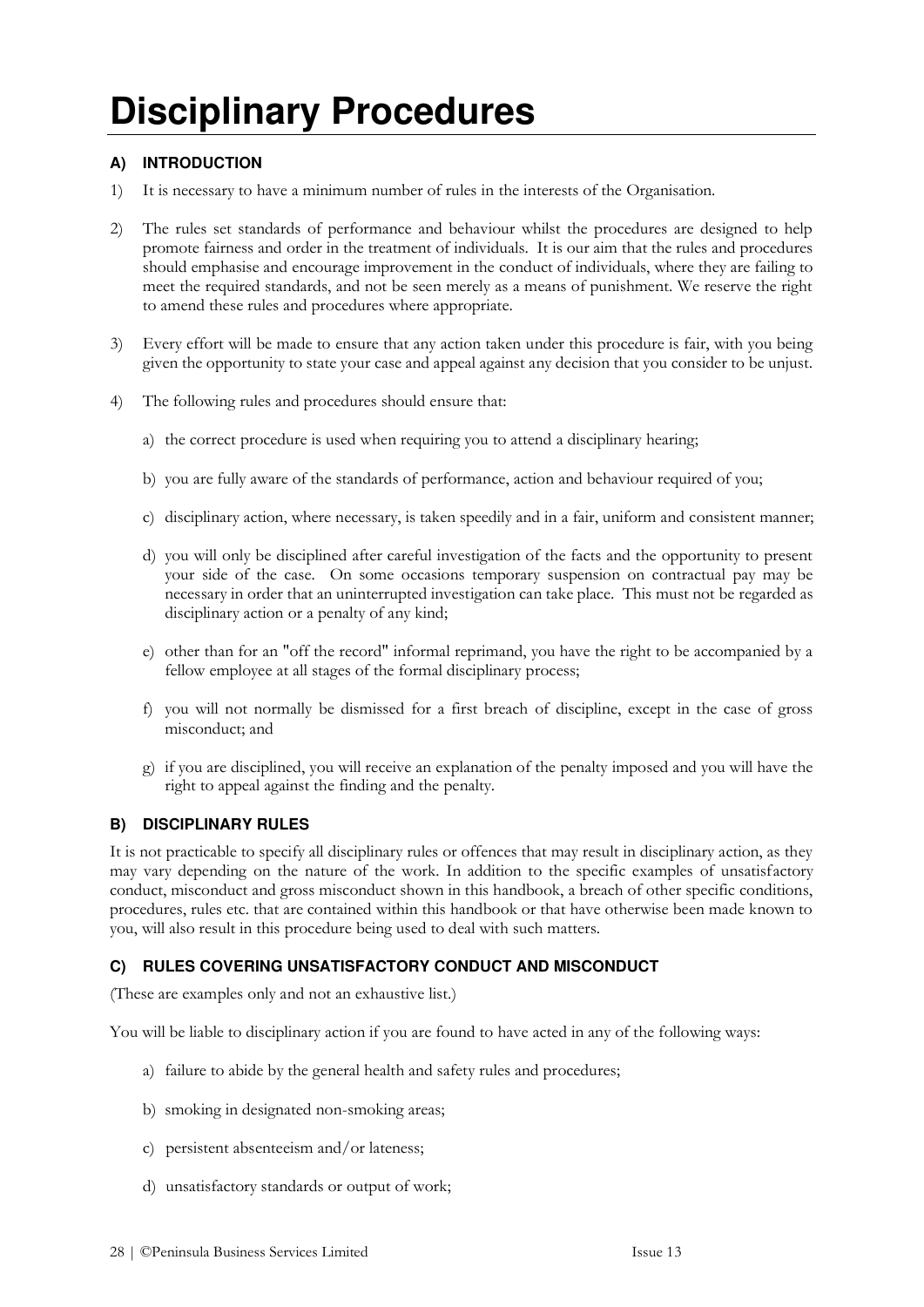- e) rudeness towards children and young people, parents, members of the public or other employees, objectionable or insulting behaviour, harassment, bullying or bad language;
- f) failure to devote the whole of your time, attention and abilities to our business and its affairs during your normal working hours;
- g) failure to carry out all reasonable instructions or follow our rules and procedures;
- h) unauthorised use or negligent damage or loss of our property;
- i) failure to report immediately any damage to property or premises caused by you;
- j) loss of driving licence where driving on public roads forms an essential part of the duties of the post;
- k) a breach of SCSWIS regulations; and
- l) failure to abide by the Code of Conduct and Practice issued by OFSTED**.**
- m) use of our vehicles without approval or the private use of our commercial vehicles without authorisation;
- n) failure to report any incident whilst driving our vehicles, whether or not personal injury or vehicle damage occurs;
- o) carrying unauthorised goods or passengers in our commercial vehicles or the use of our vehicles for personal gain; and
- p) unauthorised use of e-mail and internet.
- q) Play fighting;
- r) Failure to maintain a level of care consistent to young people's programmes; and
- s) Failure to report concerns identified.

#### **D) SERIOUS MISCONDUCT**

- 1) Where one of the unsatisfactory conduct or misconduct rules has been broken and if, upon investigation, it is shown to be due to your extreme carelessness or has a serious or substantial effect upon our operation or reputation, you may be issued with a final written warning in the first instance.
- 2) You may receive a final written warning as the first course of action, if, in an alleged gross misconduct disciplinary matter, upon investigation, there is shown to be some level of mitigation resulting in it being treated as an offence just short of dismissal.

#### **E) RULES COVERING GROSS MISCONDUCT**

Occurrences of gross misconduct are very rare because the penalty is dismissal without notice and without any previous warning being issued. It is not possible to provide an exhaustive list of examples of gross misconduct. However, any behaviour or negligence resulting in a fundamental breach of contractual terms that irrevocably destroys the trust and confidence necessary to continue the employment relationship will constitute gross misconduct. Examples of offences that will normally be deemed as gross misconduct include serious instances of:

- a) theft or fraud;
- b) physical violence or bullying;
- c) deliberate damage to property;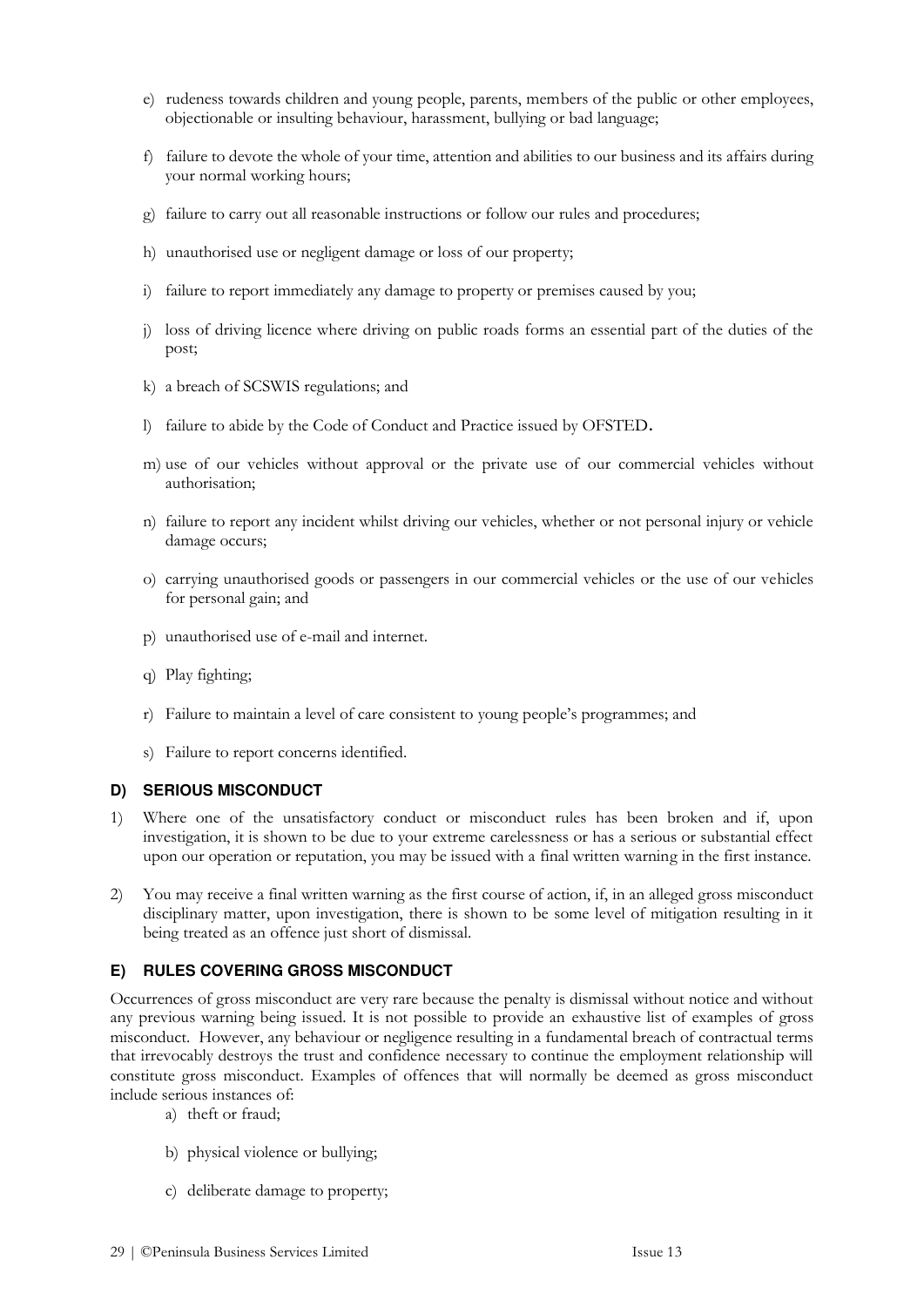- d) deliberate acts of unlawful discrimination or harassment;
- e) consumption of alcohol on the premises prior to and/or during hours of duty;
- f) possession, or being under the influence, of drugs\* at work and/or testing positive for drug use in a random sample drug test in line with our policy; and

\*For this purpose, the term 'drugs' is used to describe **both** illegal drugs and other psychoactive (mind-altering) substances which may or may not be illegal.

- g) a serious breach of OFSTED regulations; and
- h) breach of health and safety rules that endangers the lives of, or may cause serious injury to, employees or any other person.
- i) Maltreatment of service users;
- j) Failure to report an incident of abuse, or suspected abuse of service user;
- k) Abandoning duty without notification or sleeping duty;
- l) Wilful misrepresentation at the time of appointment including:
	- 1) Previous positions held
	- 2) Qualifications held
	- 3) Falsification of identity
	- 4) Declaration of health conditions
	- 5) Failure to disclose a criminal conviction/caution within the provisions of the Rehabilitation of Offenders act;
- m) Deliberate disclosure of privileged confidential information to unauthorised people;
- n) Negligent or deliberate failure to comply with the requirements of the organisation's policy & procedure concerning medicines;
- o) Working whilst contravening an enactment, or breach of rules laid down by statutory bodies;
- p) Any act or omission constituting serious or gross negligence/or dereliction of duty;
- q) Serious failure to abide by the Code of Conduct and Practice issued by the General Social Care Council.

(The above examples are illustrative and do not form an exhaustive list.)

#### **F) DISCIPLINARY PROCEDURE**

1) Disciplinary action taken against you will be based on the following procedure:

| <b>OFFENCE</b>            | <b>FIRST</b><br><b>OCCASION</b> | <b>SECOND</b><br><b>OCCASION</b> | <b>THIRD</b><br><b>OCCASION</b> | <b>FOURTH</b><br><b>OCCASION</b> |
|---------------------------|---------------------------------|----------------------------------|---------------------------------|----------------------------------|
| Unsatisfactory<br>Conduct | Formal verbal<br>warning        | Written<br>Warning               | Final written<br>warning        | Dismissal                        |
| Misconduct                | Written<br>Warning              | Final written<br>Warning         | Dismissal                       |                                  |
| Serious misconduct        | Final written<br>warning        | Dismissal                        |                                 |                                  |
|                           |                                 |                                  |                                 |                                  |

Gross misconduct Dismissal

2) We retain discretion in respect of the disciplinary procedures to take account of your length of service and to vary the procedures accordingly. If you have a short amount of service, you may not be in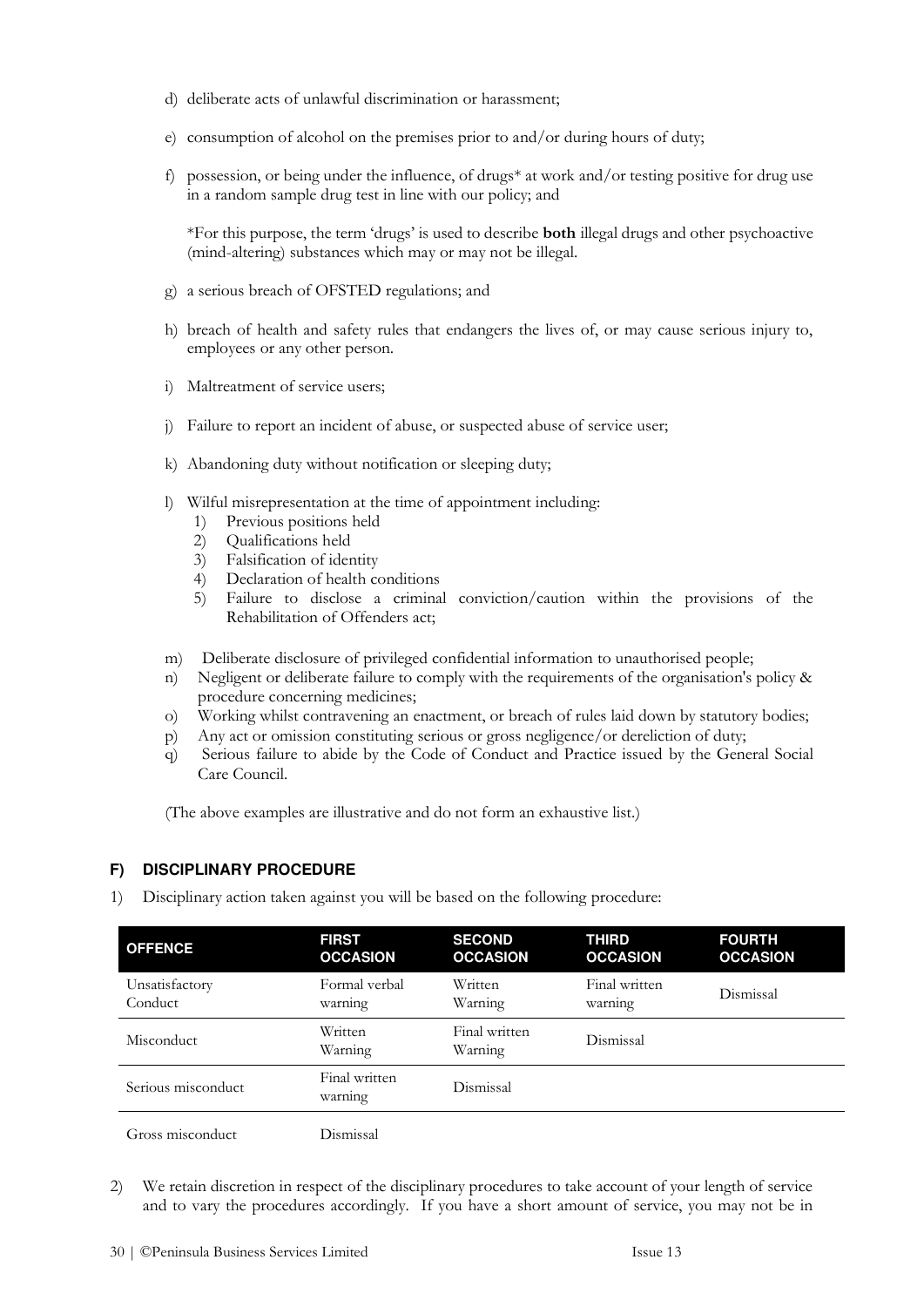receipt of any warnings before dismissal.

- 3) If a disciplinary penalty is imposed it will be in line with the procedure outlined above, which may encompass a formal verbal warning, written warning, final written warning, or dismissal, and full details will be given to you.
- 4) In all cases warnings will be issued for misconduct, irrespective of the precise matters concerned, and any further breach of the rules in relation to similar or entirely independent matters of misconduct will be treated as further disciplinary matters and allow the continuation of the disciplinary process through to dismissal if the warnings are not heeded.

## **G) DISCIPLINARY AUTHORITY**

The operation of the disciplinary procedure contained, in the previous section, is based on the following authority for the various levels of disciplinary action. However, the list does not prevent a higher or lower level of seniority, in the event of the appropriate level not being available, or suitable, progressing any action at whatever stage of the disciplinary process.

|                              | <b>ALL EMPLOYEES</b> |
|------------------------------|----------------------|
| Formal verbal warning        | Management           |
| <b>Written warning</b>       | Management           |
| <b>Final written warning</b> | Management           |
| <b>Dismissal</b>             | Management           |

#### **H) PERIOD OF WARNINGS**

1) Formal verbal warning

A formal verbal warning will normally be disregarded for disciplinary purposes after a three-month period.

2) Written warning

A written warning will normally be disregarded for disciplinary purposes after a six-month period.

3) Final written warning

A final written warning will normally be disregarded for disciplinary purposes after a twelve-month period.

#### **I) GENERAL NOTES**

- 1) If you are in a supervisory or Managerial position, then demotion to a lower status at the appropriate rate may be considered as an alternative to dismissal except in cases of gross misconduct.
- 2) In exceptional circumstances, suspension from work without pay for up to five days as an alternative to dismissal (except dismissal for gross misconduct) may be considered by the person authorised to dismiss.
- 3) Gross misconduct offences will result in dismissal without notice.
- 4) You have the right to appeal against any disciplinary action.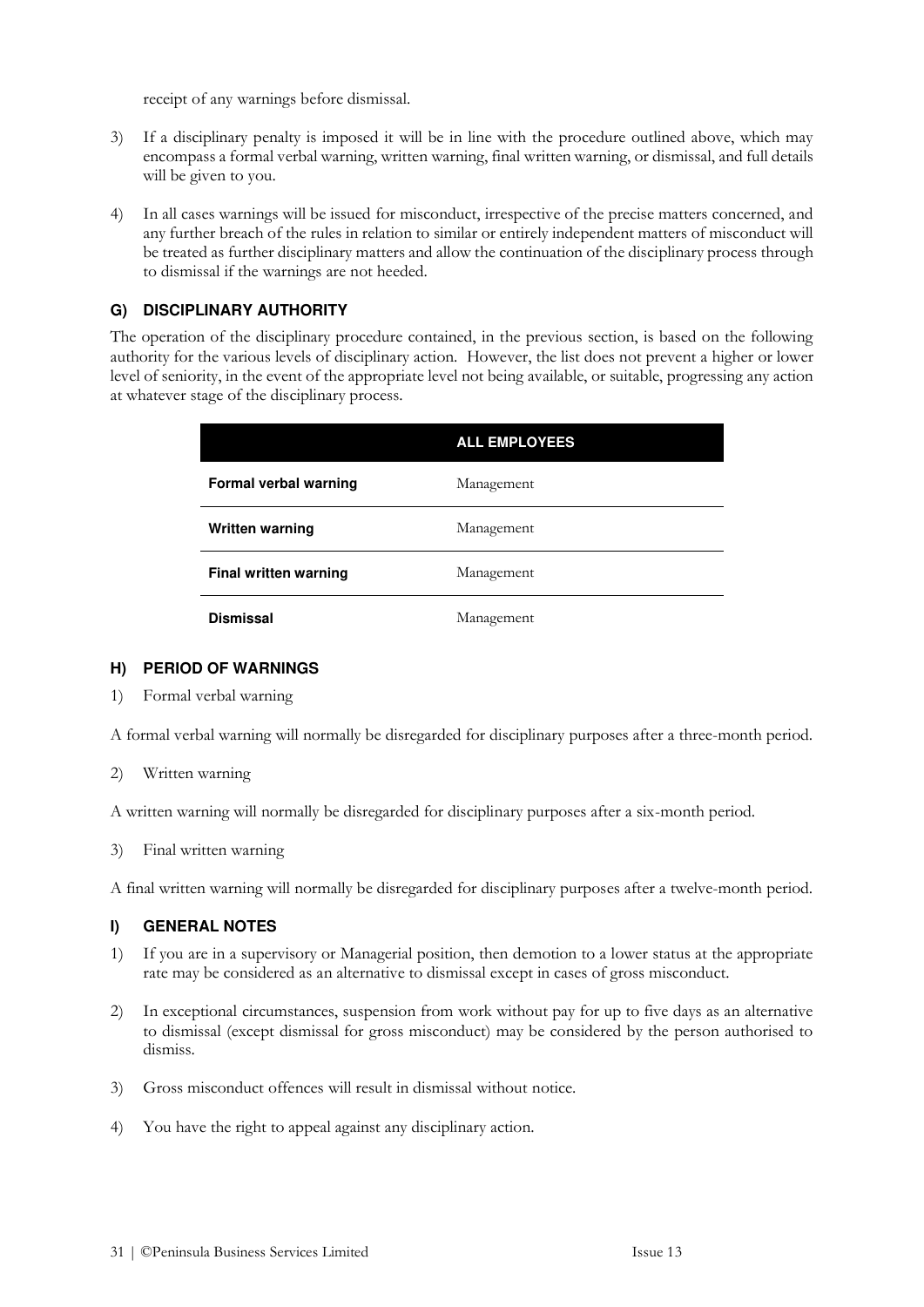## <span id="page-32-0"></span>**Capability/Disciplinary Appeal Procedure**

- 1) You have the right to lodge an appeal in respect of any capability/disciplinary action taken against you.
- 2) If you wish to exercise this right you should apply either verbally or in writing to the person indicated in your individual Statement of Main Terms of Employment.
- 3) An appeal against a formal warning or dismissal should give details of why the penalty imposed is too severe, inappropriate or unfair in the circumstances.
- 4) The appeal procedure will normally be conducted by a member of staff not previously connected with the process so that an independent decision into the severity and appropriateness of the action taken can be made.
- 5) If you are appealing on the grounds that you have not committed the offence, then your appeal may take the form of a complete re-hearing and reappraisal of all matters so that the person who conducts the appeal can make an independent decision before deciding to grant or refuse the appeal.
- 6) You may be accompanied at any stage of the appeal hearing by a fellow employee of your choice. The result of the appeal will be made known to you in writing, normally within five working days after the hearing.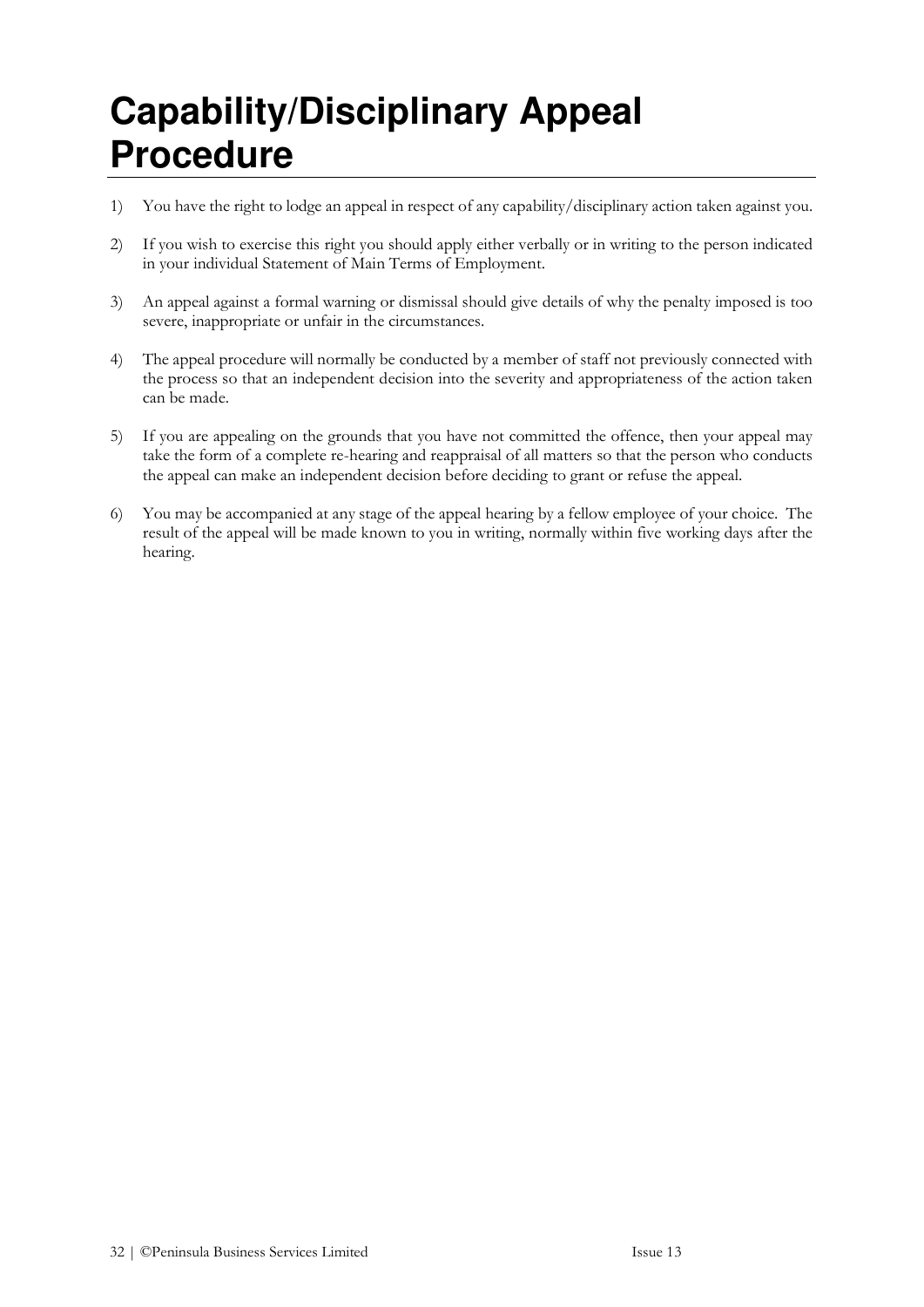## <span id="page-33-0"></span>**Grievance Procedure**

- 1) It is important that if you feel dissatisfied with any matter relating to your employment you should have an effective means by which such a grievance can be aired and, where appropriate, resolved.
- 2) Nothing in this procedure is intended to prevent you from informally raising any matter you may wish to mention. Informal discussion can frequently solve problems without the need for a written record. However, if you wish to raise a formal grievance you should normally do so in writing from the outset.
- 3) You have the right to be accompanied at any stage of the procedure by a fellow employee who may act as a witness or speak on your behalf to explain the situation more clearly.
- 4) If you feel aggrieved at any matter relating to your work (except personal harassment, for which there is a separate procedure following this section), you should first raise the matter with the person specified in your Statement of Main Terms of Employment, explaining fully the nature and extent of your grievance. You will then be invited to a meeting at a reasonable time and location at which your grievance will be investigated fully. You must take all reasonable steps to attend this meeting. You will be notified of the decision, in writing, normally within ten working days of the meeting, including your right of appeal.
- 5) If you wish to appeal you must inform a Director within five working days. You will then be invited to a further meeting, which you must take all reasonable steps to attend. As far as reasonably practicable, the Organisation will be represented by a more Senior Manager than attended the first meeting (unless the most Senior Manager attended that meeting).
- 5) Following the appeal meeting you will be informed of the final decision, normally within ten working days, which will be confirmed in writing.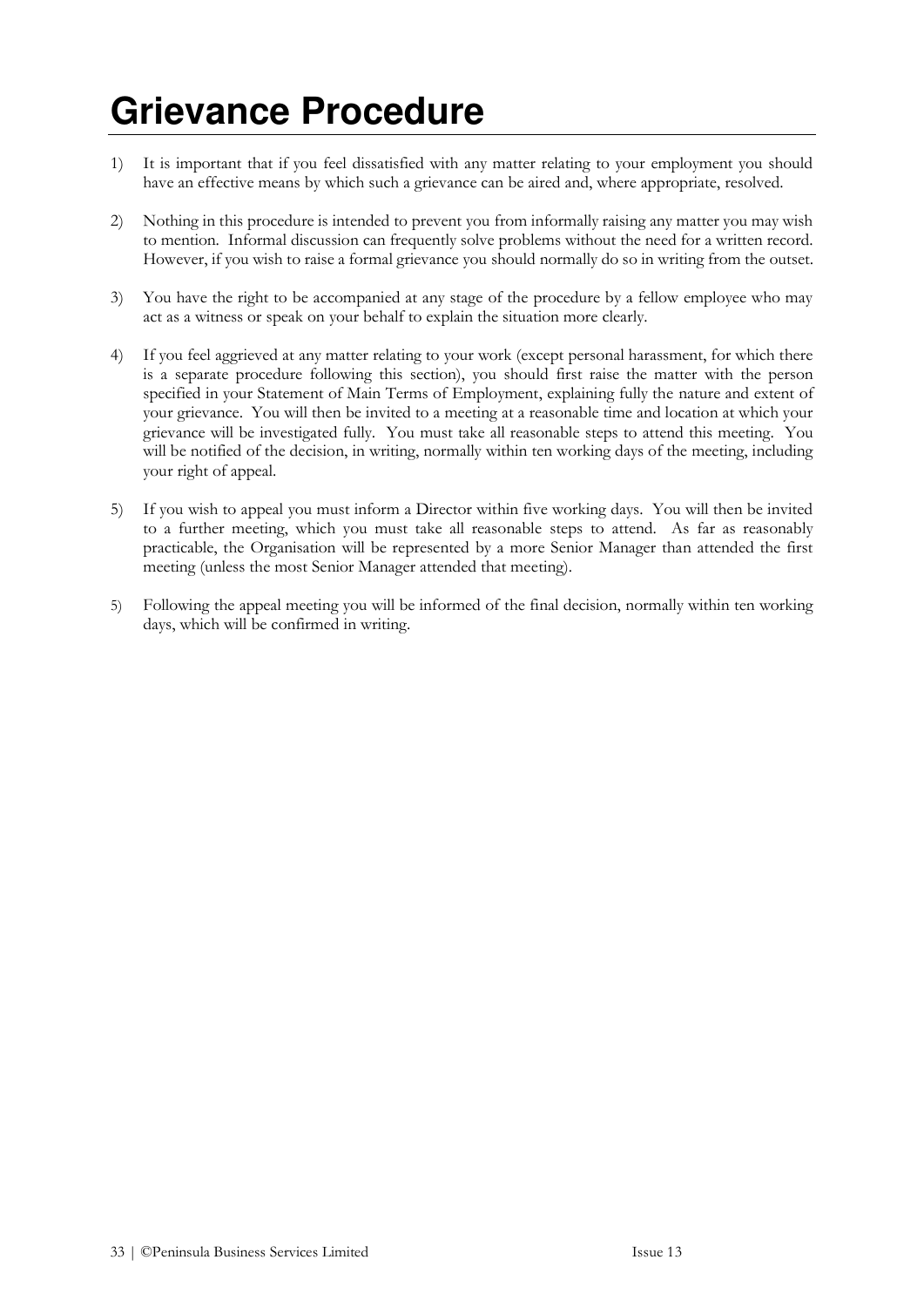## <span id="page-34-0"></span>**Personal Harassment Policy and Procedure**

## <span id="page-34-1"></span>**A) INTRODUCTION**

- 1) Harassment or victimisation on the grounds of the following protected characteristic: age, disability, gender reassignment, marriage and civil partnership, pregnancy or maternity, race, religion or belief, sex or sexual orientation is unacceptable.
- 2) Personal harassment takes many forms but whatever form it takes, it is unlawful under the Equality Act 2010 and will not be tolerated.
- 3) This policy will be reviewed regularly to ensure it remains up to date and in order to monitor its effectiveness.

## **B) SCOPE**

We deplore all forms of personal harassment and seek to ensure that the working environment is sympathetic to all those who work for us. This includes employees, workers, agency workers, volunteers and contractors in all areas of our Company, including any overseas sites.

## **C) DEFINITIONS**

#### **Harassment**

This is unwanted conduct related to a relevant protected characteristic that has the purpose or effect of violating a person's dignity or creating an intimidating, hostile, degrading, humiliating or offensive environment for that person.

Unwanted conduct can include:

- a) spoken words
- b) banter
- c) written words
- d) posts or contact on social media
- e) imagery
- f) graffiti
- g) physical gestures
- h) facial expressions
- i) mimicry
- j) jokes or pranks
- k) acts affecting a person's surroundings
- l) aggression, and
- m) physical behaviour towards a person or their property.

#### **Sexual harassment**

This is unwanted conduct of a sexual nature which has the purpose or effect of violating a person's dignity or creating an intimidating, hostile, degrading, humiliating or offensive environment for that person.

- a) sexual comments or jokes
- b) displaying sexually graphic pictures, posters or photos
- c) suggestive looks, staring or leering
- d) propositions and sexual advances
- e) making promises in return for sexual favours
- f) sexual gestures
- g) intrusive questions about a person's private or sex life or a person discussing their own sex life
- h) sexual posts or contact on social media
- i) spreading sexual rumours about a person
- j) sending sexually explicit emails or text messages, and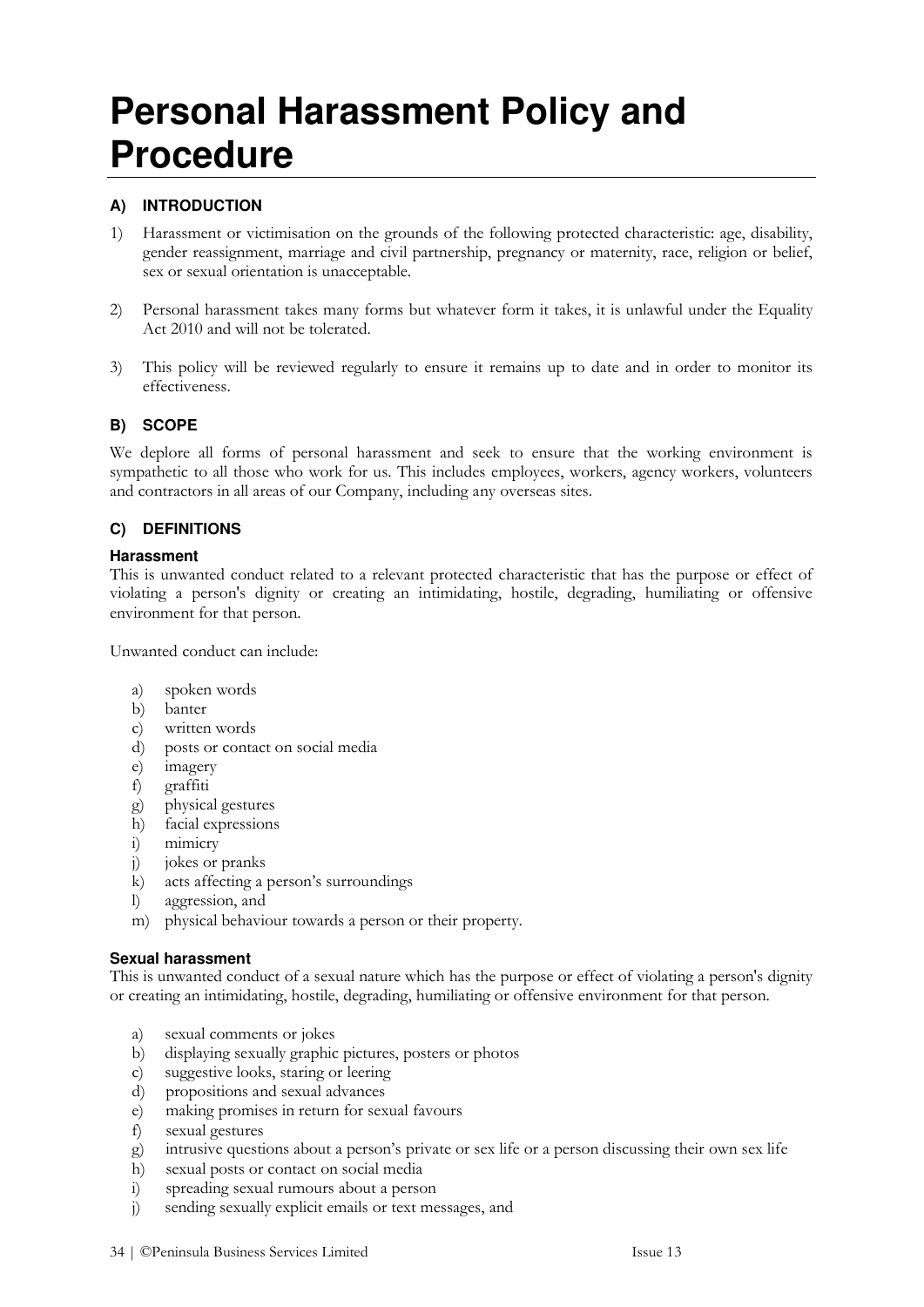k) unwelcome touching, hugging, massaging or kissing.

#### **Less favourable treatment for rejecting or submitting to unwanted conduct**

This occurs when:

- a) someone is subjected to unwanted conduct:
	- i) of a sexual nature
	- ii) related to sex, or
	- iii) related to gender reassignment
- b) the unwanted conduct has the purpose or effect of:
	- i) violating their dignity, or
	- ii) creating an intimidating, hostile degrading, humiliating or offensive environment for them, and
- c) they are treated less favourably because they submitted to, or rejected the unwanted conduct.

#### **D) CIRCUMSTANCES WHICH ARE COVERED**

- 1) This policy covers behaviour which occurs in the following situations:
	- a) a work situation
	- b) a situation occurring outside of the normal workplace or normal working hours which is related to work, for example, a working lunch or social event with colleagues;
	- c) outside of a work situation but against a colleague or other person connected to the Company, including on social media;
	- d) against anyone outside of a work situation where they incident is relevant to their suitability to carry out the role.

#### **E) COMPLAINING ABOUT PERSONAL HARASSMENT**

#### **1) Informal complaint**

We recognise that complaints of personal harassment, and particularly of sexual harassment, can sometimes be of a sensitive or intimate nature and that it may not be appropriate for you to raise the issue through our normal grievance procedure. In these circumstances you are encouraged to raise such issues with a senior colleague of your choice (whether or not that person has a direct supervisory responsibility for you) as a confidential helper. This person cannot be a Senior Manager who will be responsible for investigating the matter if it becomes a formal complaint.

If you are the victim of minor harassment you should make it clear to the harasser on an informal basis that their behaviour is unwelcome and ask the harasser to stop. If you feel unable to do this verbally then you should hand a written request to the harasser, and your confidential helper can assist you in this.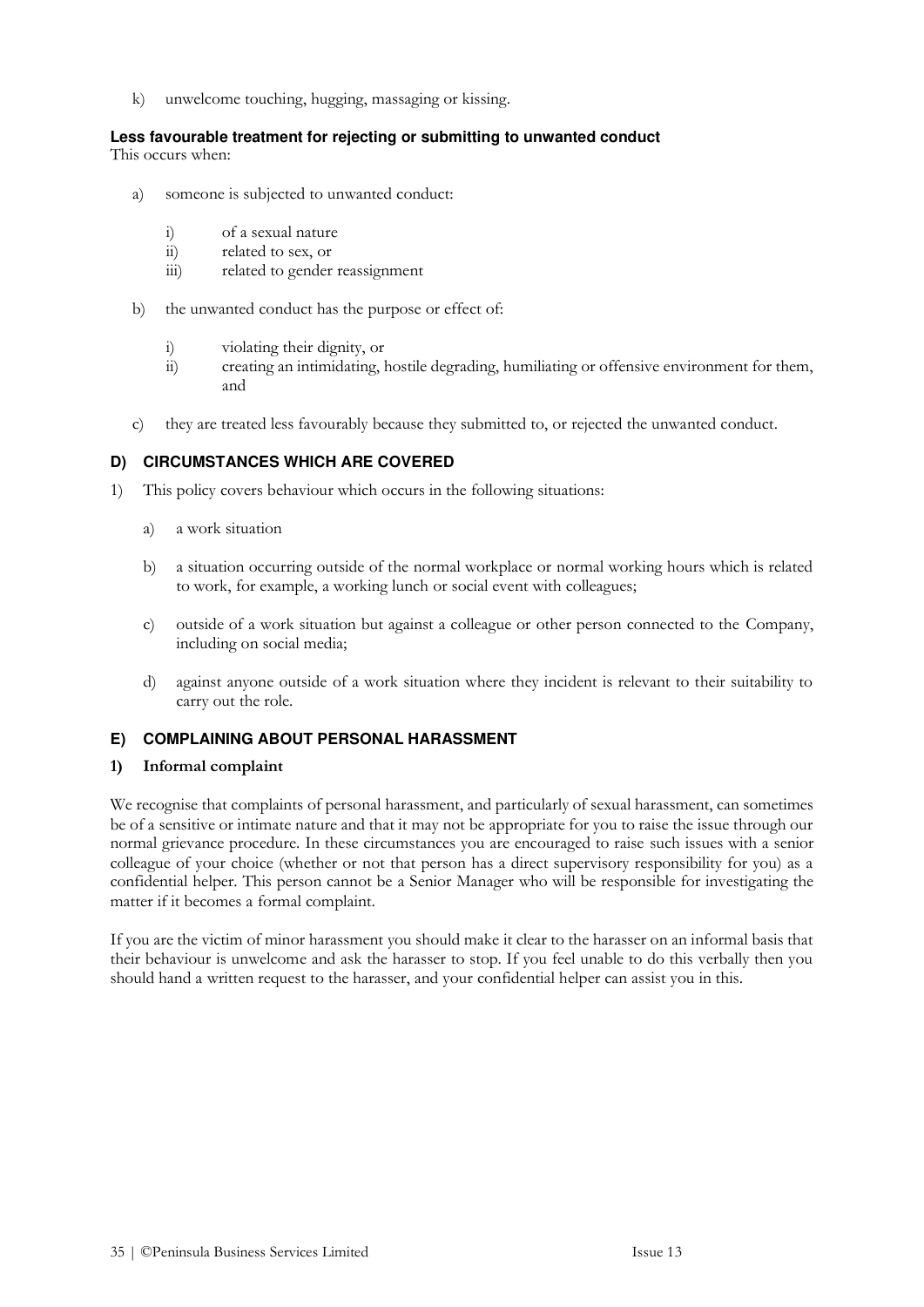#### **2) Formal complaint**

Where the informal approach fails or if the harassment is more serious, you should bring the matter to the attention of a Senior Manager as a formal written complaint and again your confidential helper can assist you in this. If possible, you should keep notes of the harassment so that the written complaint can include:

- a) the name of the alleged harasser;
- b) the nature of the alleged harassment;
- c) the dates and times when the alleged harassment occurred;
- d) the names of any witnesses; and
- e) any action already taken by you to stop the alleged harassment.

On receipt of a formal complaint we will take action to separate you from the alleged harasser to enable an uninterrupted investigation to take place. This may involve a temporary transfer of the alleged harasser to another work area or suspension with contractual pay until the matter has been resolved.

The person dealing with the complaint will invite you to attend a meeting, at a reasonable time and location, to discuss the matter and carry out a thorough investigation. You have the right to be accompanied at such a meeting by your confidential helper or another work colleague of your choice and you must take all reasonable steps to attend. Those involved in the investigation will be expected to act in confidence and any breach of confidence will be a disciplinary matter.

On conclusion of the investigation, which will normally be within ten working days of the meeting with you, the decision of the investigator, detailing the findings, will be sent in writing to you.

You have the right to appeal against the findings of the investigator in accordance with the appeal provisions of the grievance procedure.

## **F) DISCIPLINARY ACTION**

- 1) If the decision is that the allegation is well founded, the harasser will be liable to disciplinary action in accordance with our disciplinary procedure. An employee who receives a formal warning or who is dismissed for harassment may appeal by using our capability/disciplinary appeal procedure.
- 2) When deciding on the level of disciplinary sanction to be applied, we will take into consideration aggravating factors such as abuse of power over a more junior colleague.
- 3) If you bring a complaint of harassment you will not be victimised for having brought the complaint. However if it is concluded that the complaint is both untrue and has been brought with malicious intent, disciplinary action will be taken against you.

## **G) THIRD PARTY HARASSMENT**

1) Third party harassment occurs when one of our workforce is subjected to harassment by someone who is not part of our workforce but who is encountered in connection with work. This includes our clients, customers, suppliers, members of the public. Third party harassment of our workforce will not be tolerated.

Should you be subjected to third party harassment, you are encouraged to report this as soon as possible to your Manager or HR.Should a customer harass a member of our workforce, they will be warned that continued provision of our service to them will cease if they are to act in a similar way again. Should their behaviour recur, they will be informed that our service to them will cease. Any criminal acts will be reported to the police, and we will share information relating to the incident with our other branches to ensure that we maintain a consistent approach to the cessation of our services.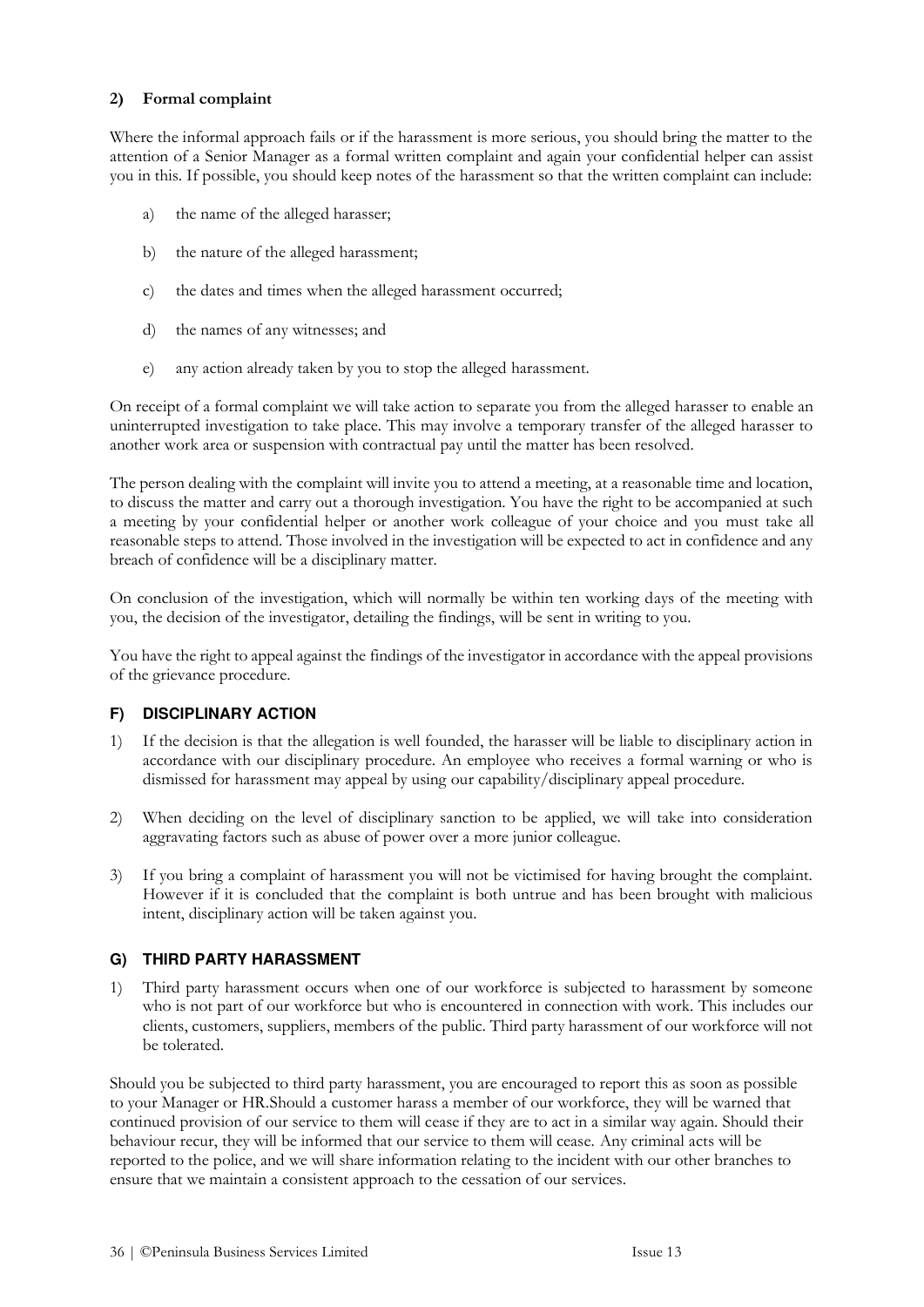# **Equality, Inclusion and Diversity Policy**

## **A) STATEMENT OF POLICY**

- 1) The terms equality, inclusion and diversity are at the heart of this policy. 'Equality' means ensuring everyone has the same opportunities to fulfil their potential free from discrimination. 'Inclusion' means ensuring everyone feels comfortable to be themselves at work and feels the worth of their contribution. 'Diversity' means the celebration of individual differences amongst the workforce. We will actively support diversity and inclusion and ensure that all our employees are valued and treated with dignity and respect. We want to encourage everyone in our business to reach their potential.
- 2) We recognise that discrimination is unacceptable and although equality of opportunity has been a long standing feature of our employment practices and procedure, we have made the decision to adopt a formal policy. Breaches of the policy will lead to disciplinary proceedings and, if appropriate, disciplinary action up to and including dismissal.
- 3) The aim of the policy is to ensure no child, young person, job applicant, employee or worker is discriminated against either directly or indirectly on the grounds of age, disability, gender reassignment, marriage and civil partnership, pregnancy or maternity, race, religion or belief, sex or sexual orientation.
- 4) We will ensure that the policy is circulated to any agencies responsible for our recruitment and a copy of the policy will be made available for all employees and made known to all applicants for employment.
- 5) The policy will be communicated to all private contractors reminding them of their responsibilities towards the equality of opportunity.
- 6) The policy will be implemented in accordance with the appropriate statutory requirements and full account will be taken of all available guidance and in particular any relevant Codes of Practice.
- 7) We will maintain a neutral working environment in which no employee or worker feels under threat or intimidated.

## **B) RECRUITMENT AND SELECTION**

- 1) The recruitment and selection process is crucially important to any equality, inclusion and diversity policy. We will endeavour through appropriate training to ensure that employees making selection and recruitment decisions will not discriminate, whether consciously or unconsciously, in making these decisions.
- 2) Promotion and advancement will be made on merit and all decisions relating to this will be made within the overall framework and principles of this policy.
- 3) Job descriptions, where used, will be revised to ensure that they are in line with this policy. Job requirements will be reflected accurately in any personnel specifications.
- 4) We will adopt a consistent, non-discriminatory approach to the advertising of vacancies.
- 5) We will not confine our recruitment to areas or media sources which provide only, or mainly, applicants of a particular group.
- 6) All applicants who apply for jobs with us will receive fair treatment and will be considered solely on their ability to do the job.
- 7) All employees involved in the recruitment process will periodically review their selection criteria to ensure that they are related to the job requirements and do not unlawfully discriminate.
- 8) Short listing and interviewing will be carried out by more than one person where possible.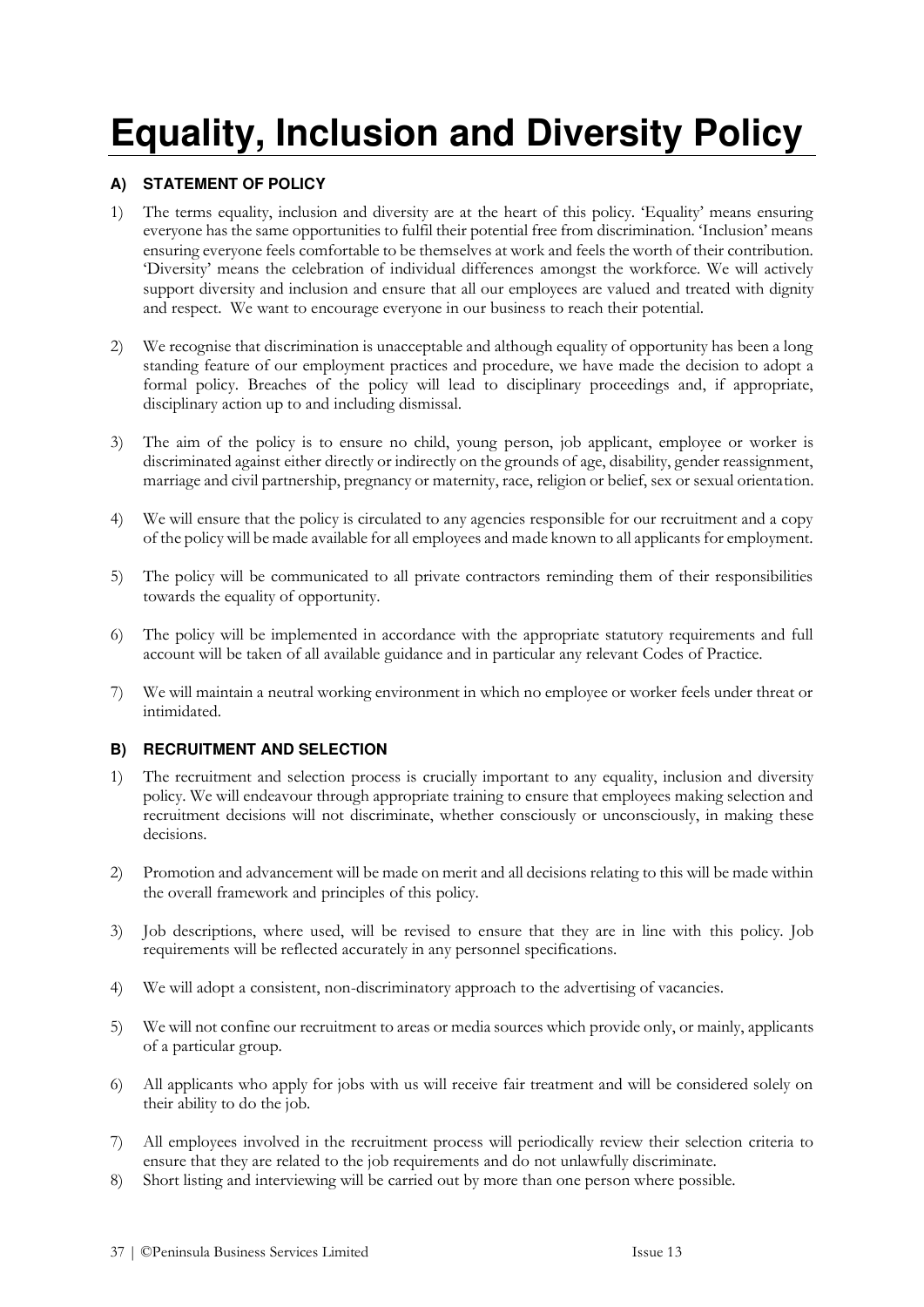- 9) Interview questions will be related to the requirements of the job and will not be of a discriminatory nature.
- 10) We will not disqualify any applicant because he/she is unable to complete an application form unassisted unless personal completion of the form is a valid test of the standard of English required for the safe and effective performance of the job.
- 11) Selection decisions will not be influenced by any perceived prejudices of other staff.

#### **C) TRAINING AND PROMOTION**

- 1) Senior staff will receive training in the application of this policy to ensure that they are aware of its contents and provisions.
- 2) All promotion will be in line with this policy.

#### **D) MONITORING**

- 1) We will maintain and review the employment records of all employees in order to monitor the progress of this policy.
- 2) Monitoring may involve:
	- a) the collection and classification of information regarding the race in terms of ethnic/national origin and sex of all applicants and current employees;
	- b) the examination by ethnic/national origin and sex of the distribution of employees and the success rate of the applicants; and
	- c) recording recruitment, training and promotional records of all employees, the decisions reached and the reason for those decisions.
- 3) The results of any monitoring procedure will be reviewed at regular intervals to assess the effectiveness of the implementation of this policy. Consideration will be given, if necessary, to adjusting this policy to afford greater equality of opportunities to all applicants and staff.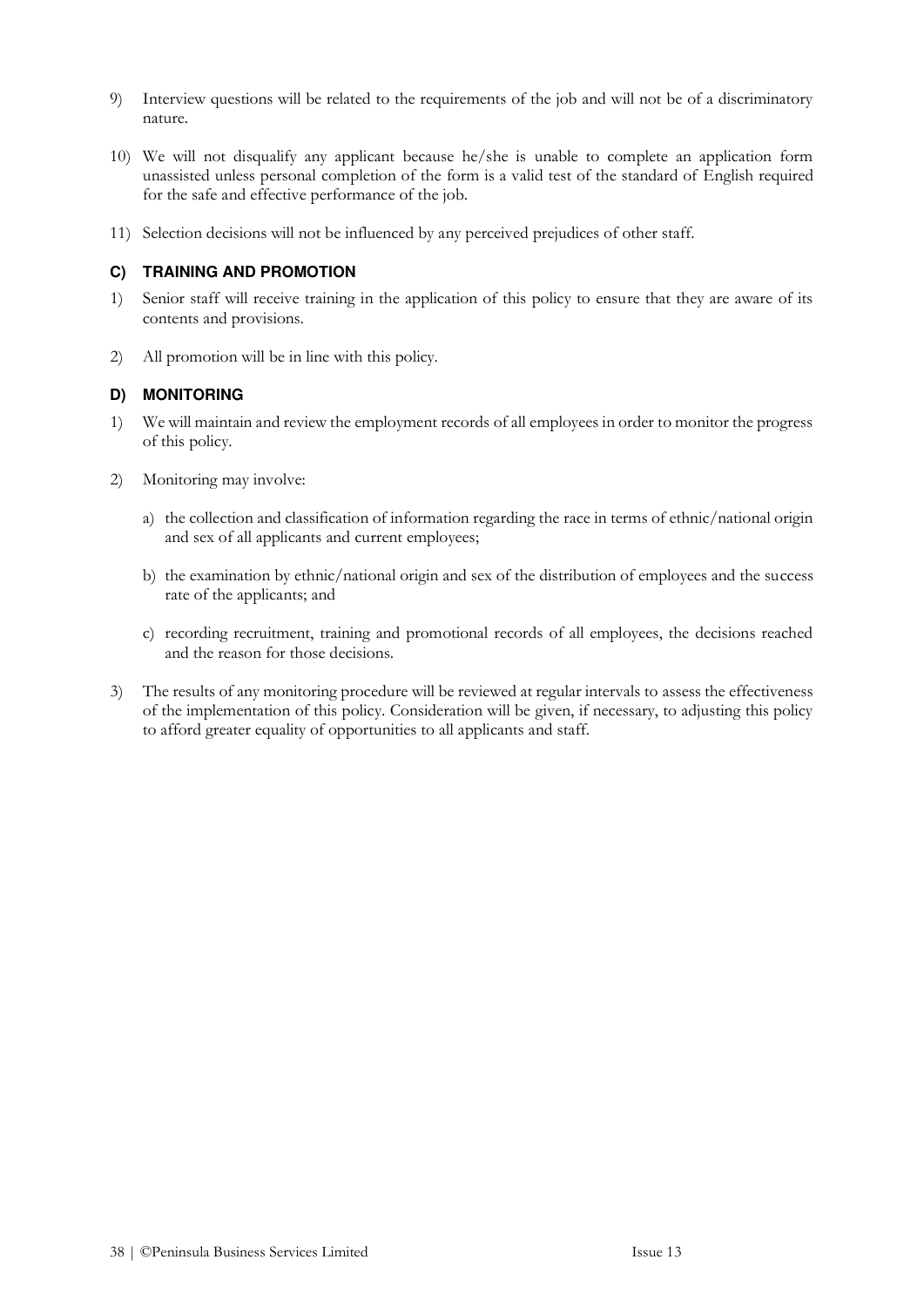# <span id="page-39-0"></span>**Termination of Employment**

## **A) RESIGNATIONS**

All resignations must be supplied in writing, stating the reason for resigning your post.

## **B) TERMINATING EMPLOYMENT WITHOUT GIVING NOTICE**

If you terminate your employment without giving or working the required period of notice, as indicated in your individual Statement of Main Terms of Employment, you will have an amount equal to any additional cost of covering your duties during the notice period not worked deducted from any termination pay due to you. This is an express written term of your contract of employment. You will also forfeit any contractual accrued holiday pay due to you over and above your statutory holiday pay, if you fail to give or work the required period of notice.

## **C) RETURN OF OUR PROPERTY**

On the termination of your employment you must return all our property which is in your possession or for which you have responsibility. Failure to return such items will result in the cost of the items being deducted from any monies outstanding to you. This is an express written term of your contract of employment.

## **D) RETURN OF VEHICLES**

On termination of your employment you must return any to our premises. Failure to return the vehicle will result in the cost of its recovery being deducted from any monies outstanding to you. This is an express written term of your contract of employment.

## **E) GARDEN LEAVE**

If either you or the Company serves notice on the other to terminate your employment the Company may require you to take "garden leave" for all or part of the remaining period of your employment.

NB.

During any period of garden leave you will continue to receive your full salary and any other contractual benefits.